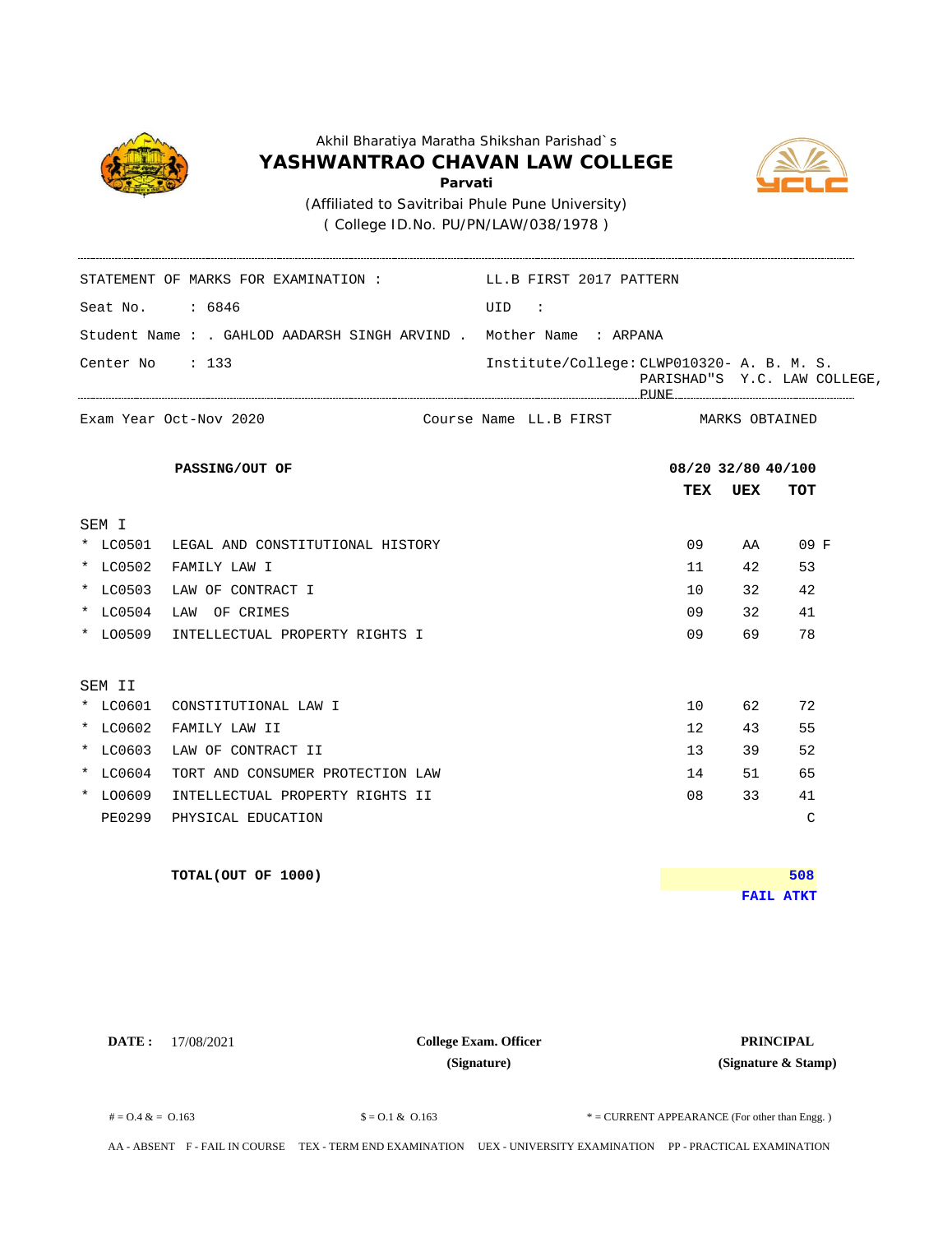

## Akhil Bharatiya Maratha Shikshan Parishad`s **YASHWANTRAO CHAVAN LAW COLLEGE Parvati** ( College ID.No. PU/PN/LAW/038/1978 ) (Affiliated to Savitribai Phule Pune University)



|                 | STATEMENT OF MARKS FOR EXAMINATION :       | LL.B FIRST 2017 PATTERN                     |      |         |                              |  |
|-----------------|--------------------------------------------|---------------------------------------------|------|---------|------------------------------|--|
| Seat No. : 6827 |                                            | UID :                                       |      |         |                              |  |
|                 | Student Name : . VILAS NARWATE .           | Mother Name : KALAWANTIBAI                  |      |         |                              |  |
| Center No : 133 |                                            | Institute/College: CLWP010320- A. B. M. S.  |      |         | PARISHAD"S Y.C. LAW COLLEGE, |  |
|                 | Exam Year Oct-Nov 2020                     | Course Name LL.B FIRST       MARKS OBTAINED |      |         |                              |  |
|                 | PASSING/OUT OF                             |                                             |      |         | 08/20 32/80 40/100           |  |
|                 |                                            |                                             |      | TEX UEX | TOT                          |  |
| SEM I           |                                            |                                             |      |         |                              |  |
|                 | LC0501 LEGAL AND CONSTITUTIONAL HISTORY    |                                             | 13   |         | 39<br>52                     |  |
| LC0502          | FAMILY LAW I                               |                                             | 15   |         | 46<br>61                     |  |
|                 | LC0503 LAW OF CONTRACT I                   |                                             | 12   |         | 53<br>41                     |  |
| LC0504          | LAW OF CRIMES                              |                                             | 09   |         | 35<br>44                     |  |
| L00507          | CRIMINAL PSYCHOLOGY AND CRIMINAL SOCIOLOGY |                                             | 12   | 45      | 57                           |  |
| SEM II          |                                            |                                             |      |         |                              |  |
| LC0601          | CONSTITUTIONAL LAW I                       |                                             | 09   |         | 37<br>46                     |  |
| LC0602          | FAMILY LAW II                              |                                             | 11   | 32      | 43                           |  |
| LC0603          | LAW OF CONTRACT II                         |                                             | 10   |         | 49<br>59                     |  |
| $*$ LC0604      | TORT AND CONSUMER PROTECTION LAW           |                                             | 08   | 80      | 88                           |  |
| L00607          | PENOLOGY AND VICTIMOLOGY                   |                                             | 11 — |         | 32<br>43                     |  |
| <b>PE0299</b>   | PHYSICAL EDUCATION                         |                                             |      |         | $\mathsf C$                  |  |
|                 | TOTAL(OUT OF 1000)                         |                                             |      |         | 546                          |  |
|                 | <b>Higher Second Class</b>                 |                                             |      |         | <b>PASS</b>                  |  |

**DATE :** 17/08/2021 **PRINCIPAL College Exam. Officer (Signature)**

**(Signature & Stamp)**

 $\text{\$} = 0.1 \& 0.163$   $\text{\$} = 0.1 \& 0.163$   $\text{\$} = \text{CURENT}$  APPEARANCE (For other than Engg.)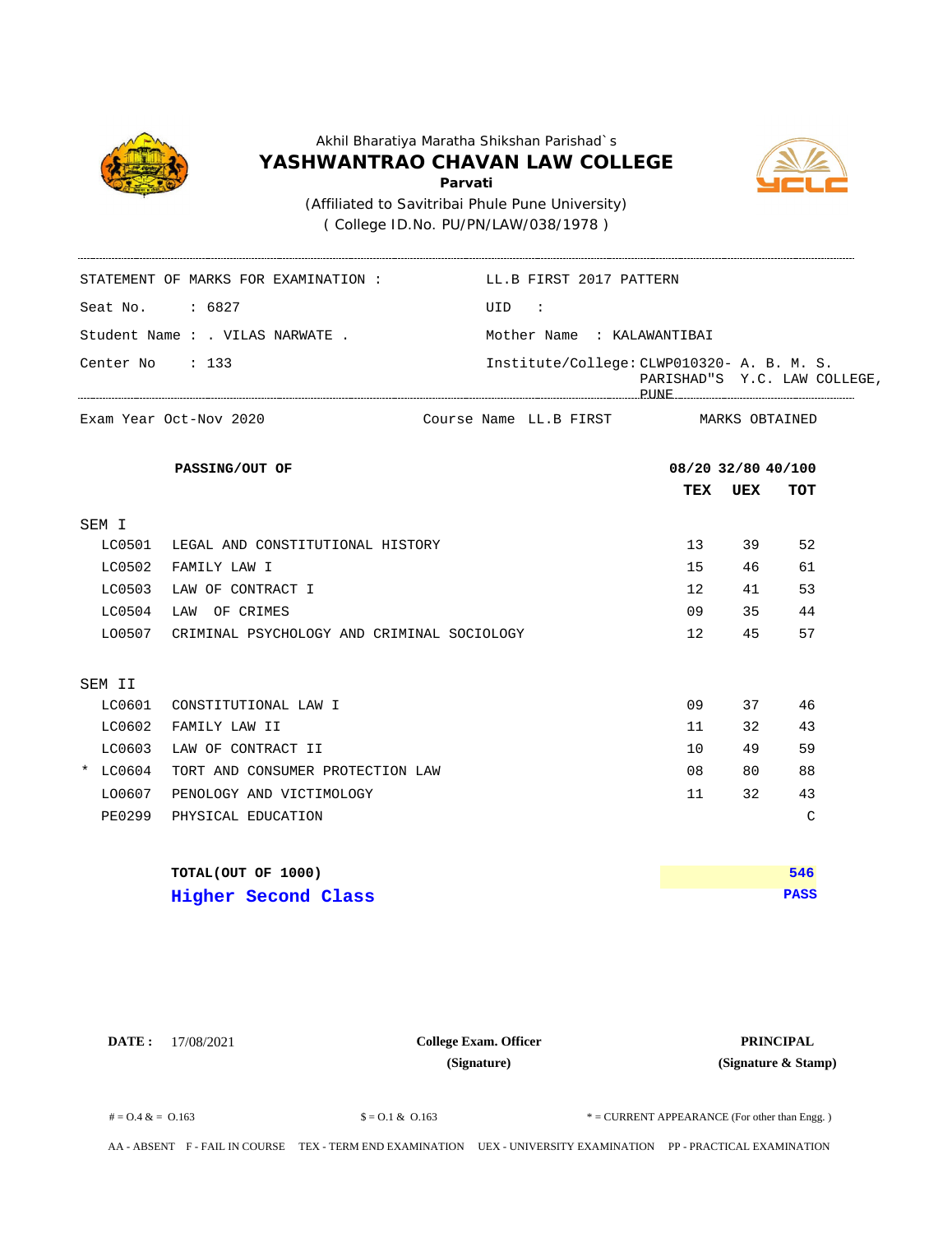

( College ID.No. PU/PN/LAW/038/1978 )

STATEMENT OF MARKS FOR EXAMINATION : LL.B FIRST 2017 PATTERN



Seat No. : 6516 UID : Student Name : BANDRE MAHESH HARISHCHANDRA **TEX UEX TOT** MARKS OBTAINED Center No : 133 Institute/College: CLWP010320- A. B. M. S. PARISHAD"S Y.C. LAW COLLEGE, PUNE Mother Name : SUNITA Exam Year Oct-Nov 2020 **Exam Year Octom PASSING/OUT OF 08/20 32/80 40/100** Course Name LL.B FIRST SEM I \* LC0501 LEGAL AND CONSTITUTIONAL HISTORY 12 72 84 \* LC0502 FAMILY LAW I 12 46 58 \* LC0503 LAW OF CONTRACT I 08 72 80 \* LC0504 LAW OF CRIMES 08 75 83 \* LO0509 INTELLECTUAL PROPERTY RIGHTS I 08 69 77 SEM II \* LC0601 CONSTITUTIONAL LAW I 07 19 26 F \* LC0602 FAMILY LAW II 10 66 76 \* LC0603 LAW OF CONTRACT II 10 77 87 \* LC0604 TORT AND CONSUMER PROTECTION LAW 10 72 82 \* LO0609 INTELLECTUAL PROPERTY RIGHTS II 13 13 75 88 **TOTAL(OUT OF 1000) FAIL ATKT 741**

**DATE :** 17/08/2021 **PRINCIPAL College Exam. Officer (Signature)**

**(Signature & Stamp)**

 $\text{\$} = 0.1 \& 0.163$   $\text{\$} = 0.1 \& 0.163$   $\text{\$} = \text{CURENT} \text{ APPROE (For other than Eng.)}$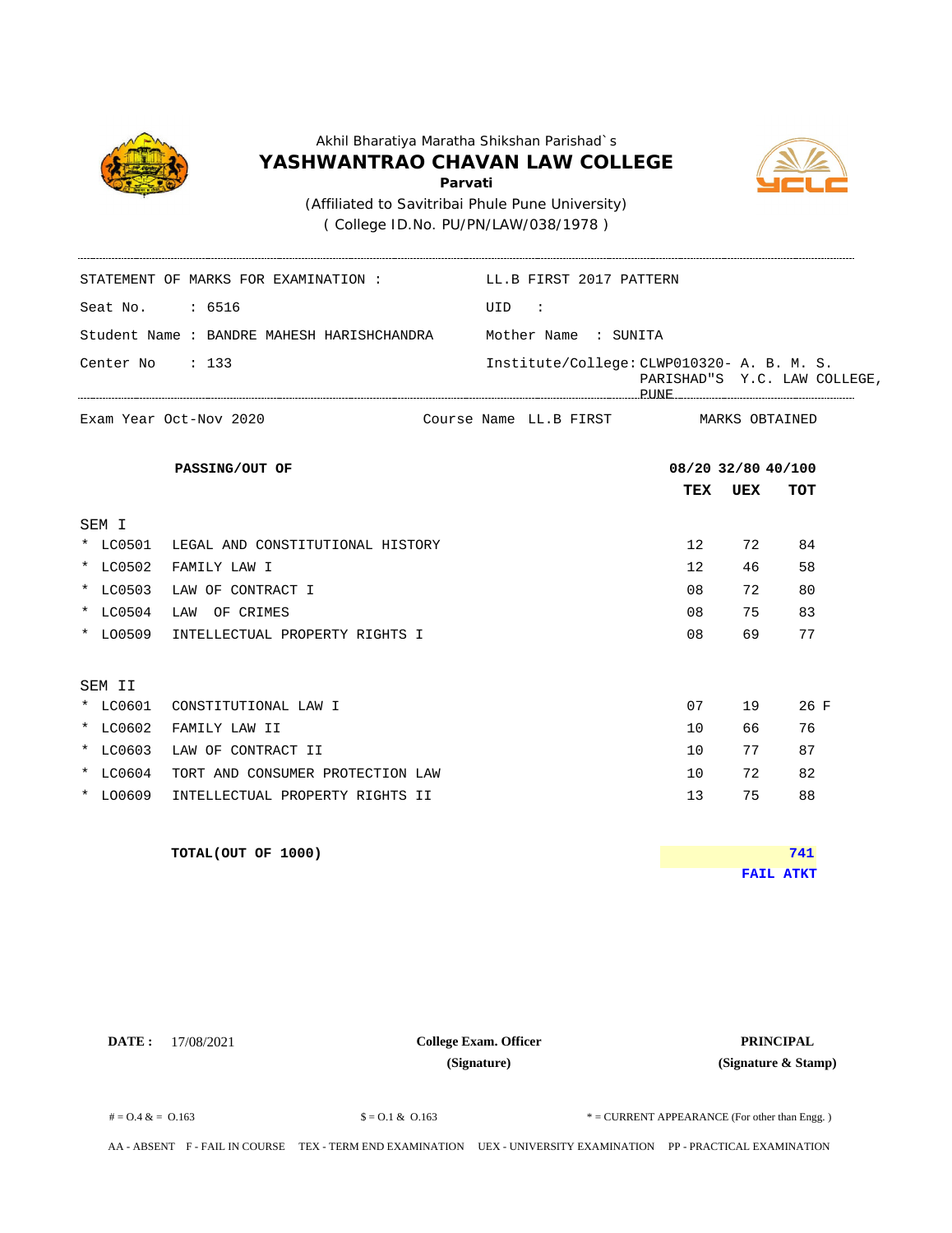



( College ID.No. PU/PN/LAW/038/1978 )

----------------------

|                 | STATEMENT OF MARKS FOR EXAMINATION: LL.B FIRST 2017 PATTERN |                                            |                    |     |                              |
|-----------------|-------------------------------------------------------------|--------------------------------------------|--------------------|-----|------------------------------|
| Seat No. : 6521 |                                                             | UID :                                      |                    |     |                              |
|                 | Student Name : BANSODE VIJAYKUMAR BHUJANG                   | Mother Name : SAKHUBAI                     |                    |     |                              |
| Center No : 133 |                                                             | Institute/College: CLWP010320- A. B. M. S. |                    |     | PARISHAD"S Y.C. LAW COLLEGE, |
|                 | Exam Year Oct-Nov 2020                                      | Course Name LL.B FIRST MARKS OBTAINED      |                    |     |                              |
|                 | PASSING/OUT OF                                              |                                            | 08/20 32/80 40/100 |     |                              |
|                 |                                                             |                                            | TEX                | UEX | TOT                          |
| SEM I           |                                                             |                                            |                    |     |                              |
|                 | * LC0501 LEGAL AND CONSTITUTIONAL HISTORY                   |                                            | 14                 | 48  | 62                           |
| * LC0502        | FAMILY LAW I                                                |                                            | 08                 | 42  | 50                           |
|                 | * LC0503 LAW OF CONTRACT I                                  |                                            | 08                 | 48  | 56                           |
| * LC0504        | LAW OF CRIMES                                               |                                            | 12 <sup>°</sup>    | 66  | 78                           |
|                 | * LO0507 CRIMINAL PSYCHOLOGY AND CRIMINAL SOCIOLOGY         |                                            | 10                 | 51  | 61                           |
| SEM II          |                                                             |                                            |                    |     |                              |
| * LC0601        | CONSTITUTIONAL LAW I                                        |                                            | 08                 | 42  | 50                           |
| * LC0602        | FAMILY LAW II                                               |                                            | 08                 | 32  | 40                           |
| * LC0603        | LAW OF CONTRACT II                                          |                                            | 08                 | 35  | 43                           |
| * LC0604        | TORT AND CONSUMER PROTECTION LAW                            |                                            | 08                 | 51  | 59                           |
| * LO0606        | BANKING AND INSURANCE LAW                                   |                                            | 08                 | 53  | 61                           |
| * PE0299        | PHYSICAL EDUCATION                                          |                                            |                    |     | $\mathbf P$                  |
|                 | TOTAL(OUT OF 1000)                                          |                                            |                    |     | 560                          |
|                 | Higher Second Class                                         |                                            |                    |     | <b>PASS</b>                  |

**DATE :** 17/08/2021 **PRINCIPAL College Exam. Officer (Signature)**

**(Signature & Stamp)**

 $\text{\$} = 0.1 \& 0.163$   $\text{\$} = 0.1 \& 0.163$   $\text{\$} = \text{CURENT}$  APPEARANCE (For other than Engg.)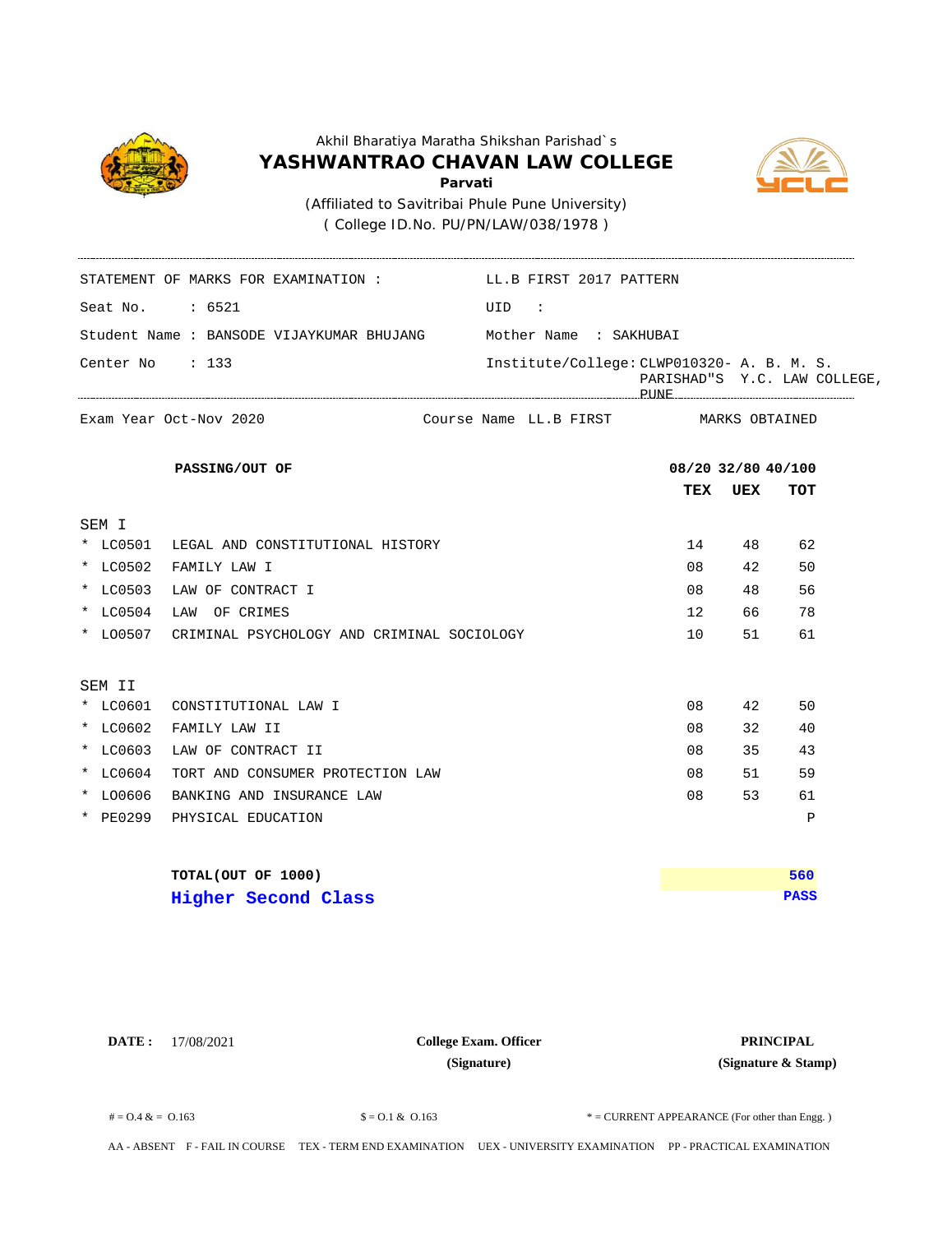

( College ID.No. PU/PN/LAW/038/1978 )

STATEMENT OF MARKS FOR EXAMINATION : LL.B FIRST 2017 PATTERN



Seat No. : 6538 UID : Student Name : BHOSALE VISHAL VISHWAS **TEX UEX TOT** MARKS OBTAINED Center No : 133 Institute/College: CLWP010320- A. B. M. S. PARISHAD"S Y.C. LAW COLLEGE, PUNE Mother Name : JAYSHREE Exam Year Oct-Nov 2020 **Exam Year Octom PASSING/OUT OF 08/20 32/80 40/100** Course Name LL.B FIRST SEM I \* LC0501 LEGAL AND CONSTITUTIONAL HISTORY 12 35 47 \* LC0502 FAMILY LAW I 08 66 74 \* LC0503 LAW OF CONTRACT I 13 56 69 \* LC0504 LAW OF CRIMES 09 21 30 F \* LO0507 CRIMINAL PSYCHOLOGY AND CRIMINAL SOCIOLOGY 10 59 69 SEM II \* LC0601 CONSTITUTIONAL LAW I 12 69 81 \* LC0602 FAMILY LAW II 11 32 43 \* LC0603 LAW OF CONTRACT II 12 32 43 \* LC0604 TORT AND CONSUMER PROTECTION LAW 14 67 81 \* LO0606 BANKING AND INSURANCE LAW 14 74 88 PE0299 PHYSICAL EDUCATION B **TOTAL(OUT OF 1000) FAIL ATKT 625**

**DATE :** 17/08/2021 **PRINCIPAL College Exam. Officer (Signature)**

**(Signature & Stamp)**

 $\text{\$} = 0.1 \& 0.163$   $\text{\$} = 0.1 \& 0.163$   $\text{\$} = \text{CURENT} \text{ APPROE (For other than Eng.)}$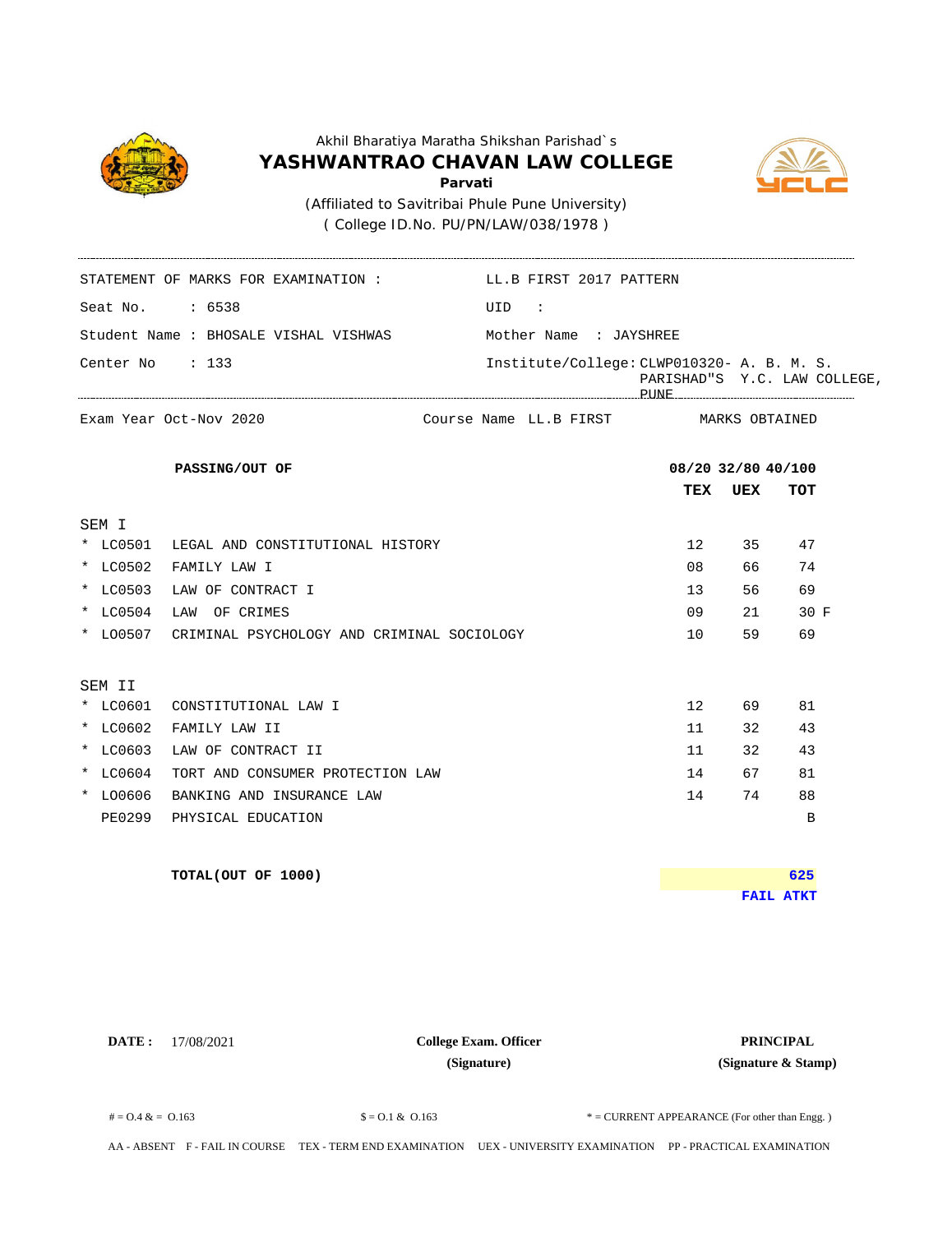

( College ID.No. PU/PN/LAW/038/1978 )

STATEMENT OF MARKS FOR EXAMINATION : LL.B FIRST 2017 PATTERN



Seat No. : 6539 UID : Student Name : BHUJBAL SANDEEP MAHADEO **TEX UEX TOT** MARKS OBTAINED Center No : 133 Institute/College: CLWP010320- A. B. M. S. PARISHAD"S Y.C. LAW COLLEGE, PUNE Mother Name : ASHA Exam Year Oct-Nov 2020 **Exam Year Octom PASSING/OUT OF 08/20 32/80 40/100** Course Name LL.B FIRST SEM I \* LC0501 LEGAL AND CONSTITUTIONAL HISTORY 14 42 56 LC0502 FAMILY LAW I 12 33 45 \* LC0503 LAW OF CONTRACT I 14 62 76 \* LC0504 LAW OF CRIMES 10 78 88 \* LO0507 CRIMINAL PSYCHOLOGY AND CRIMINAL SOCIOLOGY 12 64 76 SEM II \* LC0601 CONSTITUTIONAL LAW I 12 62 74 \* LC0602 FAMILY LAW II 13 54 67 \* LC0603 LAW OF CONTRACT II 15 51 66 \* LC0604 TORT AND CONSUMER PROTECTION LAW 12 80 92 \* LO0605 MEDIA AND LAW 08 72 80 \* PE0299 PHYSICAL EDUCATION C **TOTAL(OUT OF 1000) PASS 720 1st Class with Distn.**

**DATE :** 17/08/2021 **PRINCIPAL College Exam. Officer (Signature)**

**(Signature & Stamp)**

 $\text{\$} = 0.1 \& 0.163$   $\text{\$} = 0.1 \& 0.163$   $\text{\$} = \text{CURENT} \text{ APPROE (For other than Eng.)}$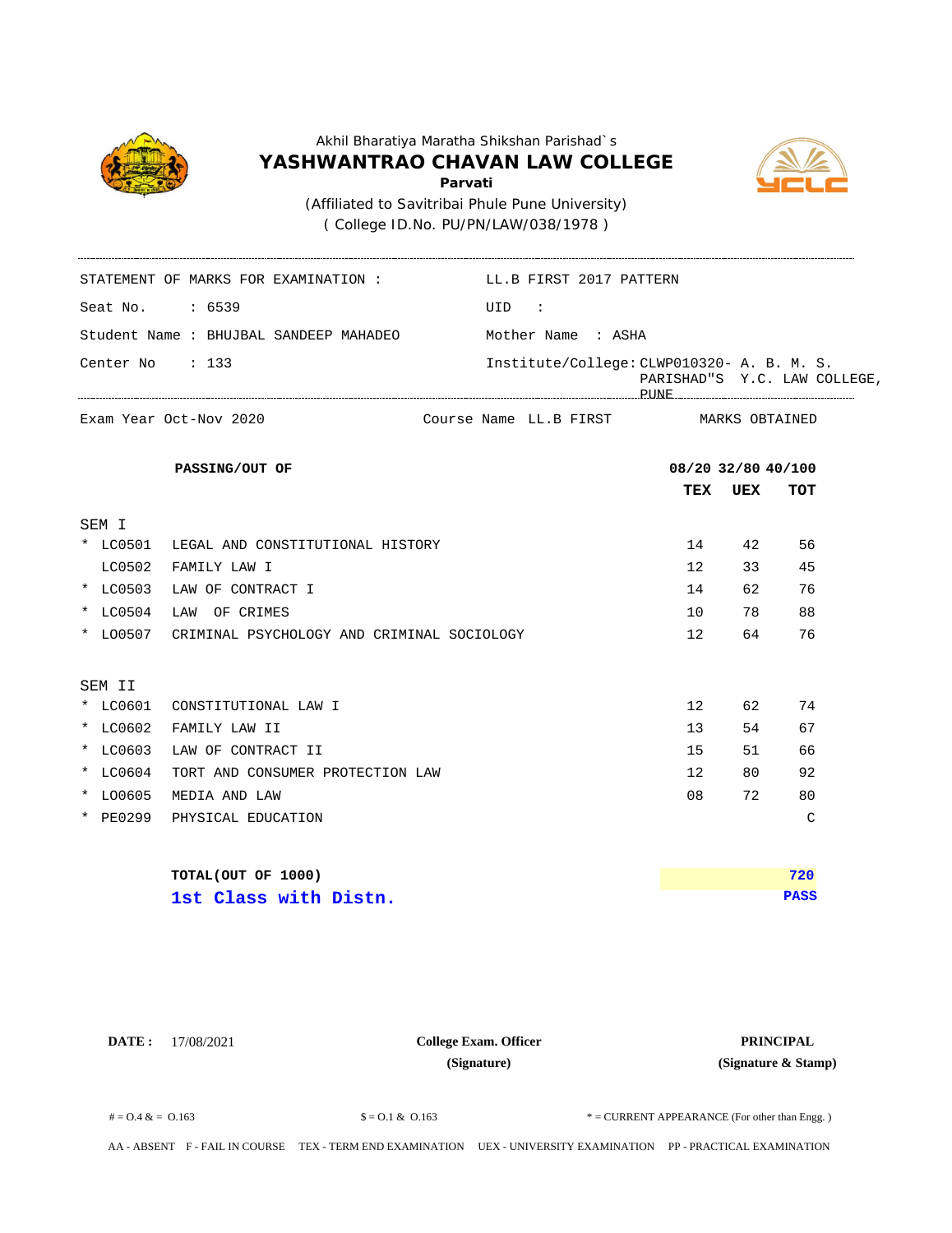

( College ID.No. PU/PN/LAW/038/1978 )

STATEMENT OF MARKS FOR EXAMINATION : LL.B FIRST 2017 PATTERN



Seat No. : 6551 UID : Student Name : CHAWARE VINOD NARAYAN **TEX UEX TOT** MARKS OBTAINED Center No : 133 Institute/College: CLWP010320- A. B. M. S. PARISHAD"S Y.C. LAW COLLEGE, PUNE Mother Name : ASHATAI Exam Year Oct-Nov 2020 **Exam Year Octom PASSING/OUT OF 08/20 32/80 40/100** Course Name LL.B FIRST SEM I \* LC0501 LEGAL AND CONSTITUTIONAL HISTORY 14 66 80 \* LC0502 FAMILY LAW I 14 53 67 \* LC0503 LAW OF CONTRACT I 12 51 63 \* LC0504 LAW OF CRIMES 11 54 65 \* LO0507 CRIMINAL PSYCHOLOGY AND CRIMINAL SOCIOLOGY 11 67 78 SEM II \* LC0601 CONSTITUTIONAL LAW I 13 56 69 \* LC0602 FAMILY LAW II 13 53 66 \* LC0603 LAW OF CONTRACT II 14 66 80 \* LC0604 TORT AND CONSUMER PROTECTION LAW 12 64 76 \* LO0607 PENOLOGY AND VICTIMOLOGY 13 45 58 **TOTAL(OUT OF 1000) PASS 702 1st Class with Distn.**

**DATE :** 17/08/2021 **PRINCIPAL College Exam. Officer (Signature)**

**(Signature & Stamp)**

 $\text{\$} = 0.1 \& 0.163$   $\text{\$} = 0.1 \& 0.163$   $\text{\$} = \text{CURENT} \text{ APPROE (For other than Eng.)}$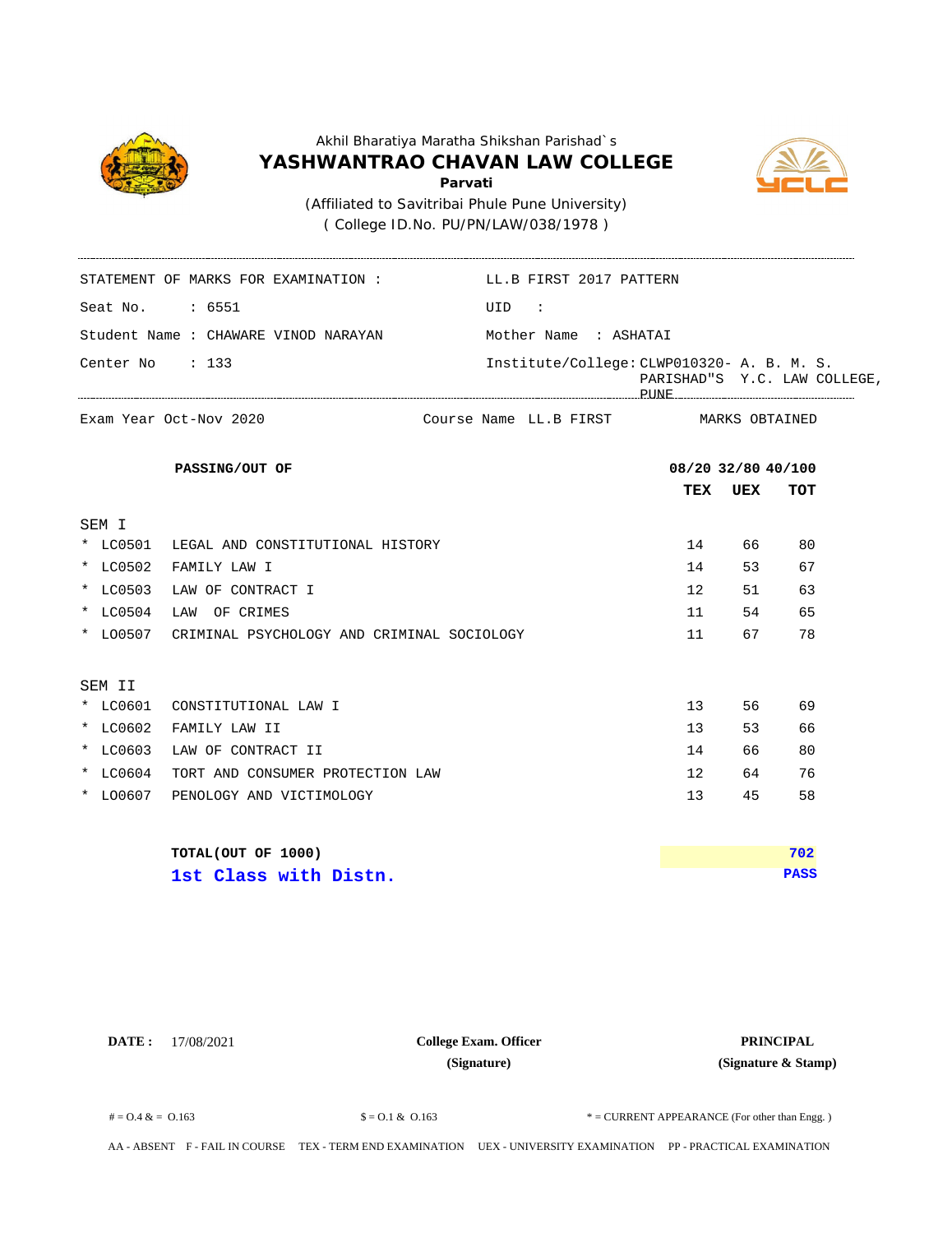

( College ID.No. PU/PN/LAW/038/1978 )

Seat No. : 6581 UID :

STATEMENT OF MARKS FOR EXAMINATION : LL.B FIRST 2017 PATTERN



Student Name : GAIKWAD CHETAN SARJERAO **TEX UEX TOT** MARKS OBTAINED Center No : 133 Institute/College: CLWP010320- A. B. M. S. PARISHAD"S Y.C. LAW COLLEGE, PUNE Mother Name : NALINI Exam Year Oct-Nov 2020 **Exam Year Octom PASSING/OUT OF 08/20 32/80 40/100** Course Name LL.B FIRST SEM I \* LC0501 LEGAL AND CONSTITUTIONAL HISTORY 12 40 52 \* LC0502 FAMILY LAW I 11 34 45 \* LC0503 LAW OF CONTRACT I 09 33 42 \* LC0504 LAW OF CRIMES 14 58 72 LO0509 INTELLECTUAL PROPERTY RIGHTS I 09 33 42 SEM II \* LC0601 CONSTITUTIONAL LAW I 10 32 42 \* LC0602 FAMILY LAW II 11 32 43 \* LC0603 LAW OF CONTRACT II 09 35 44 \* LC0604 TORT AND CONSUMER PROTECTION LAW 10 43 53 LO0609 INTELLECTUAL PROPERTY RIGHTS II 08 39 47 PE0299 PHYSICAL EDUCATION B **TOTAL(OUT OF 1000) PASS 482 Pass Class**

**DATE :** 17/08/2021 **PRINCIPAL College Exam. Officer (Signature)**

**(Signature & Stamp)**

 $\text{\$} = 0.1 \& 0.163$   $\text{\$} = 0.1 \& 0.163$   $\text{\$} = \text{CURENT} \text{ APPROE (For other than Eng.)}$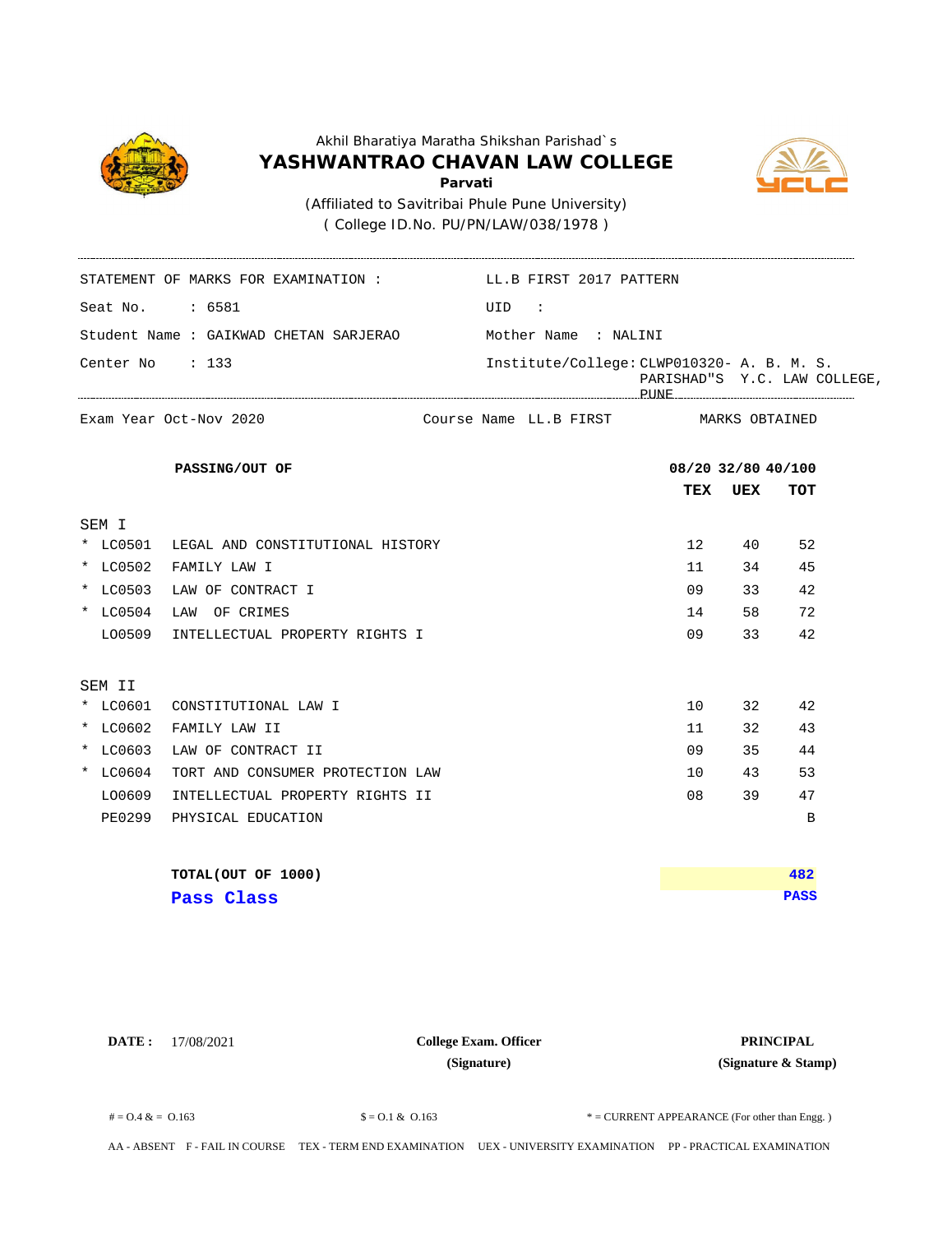

( College ID.No. PU/PN/LAW/038/1978 )

STATEMENT OF MARKS FOR EXAMINATION : LL.B FIRST 2017 PATTERN



Seat No. : 6592 UID : Student Name : GHAVATE MANJUSHA VISHWAS **TEX UEX TOT** MARKS OBTAINED Center No : 133 Institute/College: CLWP010320- A. B. M. S. PARISHAD"S Y.C. LAW COLLEGE, PUNE Mother Name : SARASWATI Exam Year Oct-Nov 2020 **Exam Year Octom PASSING/OUT OF 08/20 32/80 40/100** Course Name LL.B FIRST SEM I \* LC0501 LEGAL AND CONSTITUTIONAL HISTORY 08 80 88 \* LC0502 FAMILY LAW I 12 64 76 \* LC0503 LAW OF CONTRACT I 10 69 79 \* LC0504 LAW OF CRIMES 08 64 72 \* LO0507 CRIMINAL PSYCHOLOGY AND CRIMINAL SOCIOLOGY 10 61 71 SEM II \* LC0601 CONSTITUTIONAL LAW I 13 AA 13 F \* LC0602 FAMILY LAW II 10 74 84 \* LC0603 LAW OF CONTRACT II 08 69 77 \* LC0604 TORT AND CONSUMER PROTECTION LAW 08 75 83 \* LO0607 PENOLOGY AND VICTIMOLOGY 10 61 71 **TOTAL(OUT OF 1000) FAIL ATKT 714**

**DATE :** 17/08/2021 **PRINCIPAL College Exam. Officer (Signature)**

**(Signature & Stamp)**

 $\text{\$} = 0.1 \& 0.163$   $\text{\$} = 0.1 \& 0.163$   $\text{\$} = \text{CURENT} \text{ APPROE (For other than Eng.)}$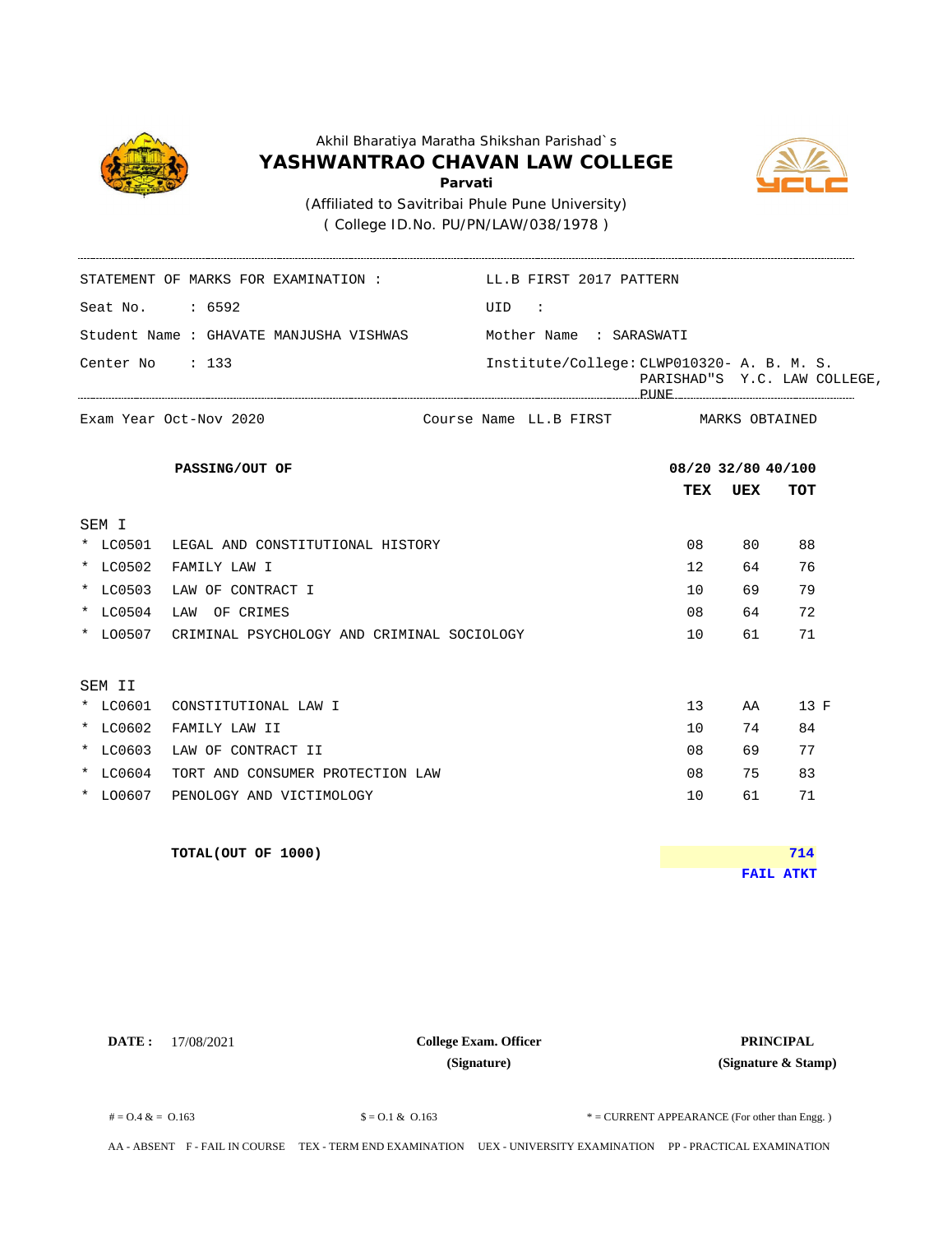

( College ID.No. PU/PN/LAW/038/1978 )

STATEMENT OF MARKS FOR EXAMINATION : LL.B FIRST 2017 PATTERN



Seat No. : 6613 UID : Student Name : JADHAV SUJIT VASANTRAO **TEX UEX TOT** MARKS OBTAINED Center No : 133 Institute/College: CLWP010320- A. B. M. S. PARISHAD"S Y.C. LAW COLLEGE, PUNE Mother Name : SHAHUBAI Exam Year Oct-Nov 2020 **Exam Year Octom PASSING/OUT OF 08/20 32/80 40/100** Course Name LL.B FIRST SEM I LC0501 LEGAL AND CONSTITUTIONAL HISTORY 08 33 41 LC0502 FAMILY LAW I 2008 13 52 LC0503 LAW OF CONTRACT I 09 32 41 \* LC0504 LAW OF CRIMES 08 13 21 F LO0507 CRIMINAL PSYCHOLOGY AND CRIMINAL SOCIOLOGY 10 38 48 SEM II  $\verb|LC0601|  COMSTITUTIONAL LAW I$  10 40 50 \* LC0602 FAMILY LAW II 10 54 64 LC0603 LAW OF CONTRACT II 12 35 47 \* LC0604 TORT AND CONSUMER PROTECTION LAW 08 51 59 \* LO0607 PENOLOGY AND VICTIMOLOGY 14 42 56 PE0299 PHYSICAL EDUCATION P **TOTAL(OUT OF 1000) FAIL ATKT 479**

**DATE :** 17/08/2021 **PRINCIPAL College Exam. Officer (Signature)**

**(Signature & Stamp)**

 $\text{\$} = 0.1 \& 0.163$   $\text{\$} = 0.1 \& 0.163$   $\text{\$} = \text{CURENT} \text{ APPROE (For other than Eng.)}$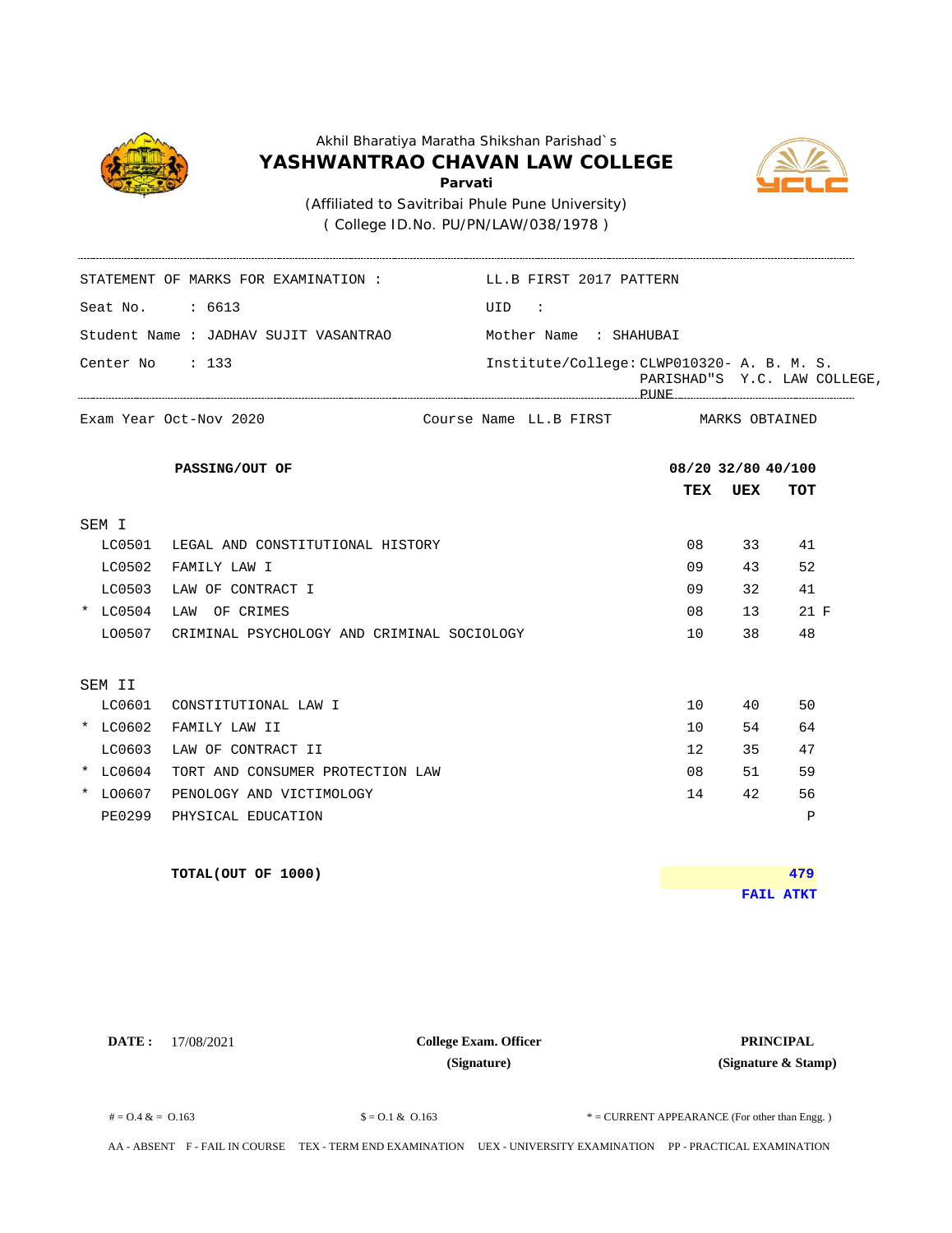

( College ID.No. PU/PN/LAW/038/1978 )



MARKS OBTAINED

STATEMENT OF MARKS FOR EXAMINATION : LL.B FIRST 2017 PATTERN Seat No. : 6614 UID : Mother Name : VAIJAYANTI Student Name : JADHAV SUMIT KHANDERAO Center No : 133 Institute/College: CLWP010320- A. B. M. S. PARISHAD"S Y.C. LAW COLLEGE, PUNE ----------

Course Name LL.B FIRST

**TEX UEX TOT PASSING/OUT OF 08/20 32/80 40/100** SEM I \* LC0501 LEGAL AND CONSTITUTIONAL HISTORY 14 AA 14 F \* LC0502 FAMILY LAW I 14 14 28 F \* LC0503 LAW OF CONTRACT I 10 62 72 \* LC0504 LAW OF CRIMES 12 50 62 \* LO0507 CRIMINAL PSYCHOLOGY AND CRIMINAL SOCIOLOGY 10 74 84

**TOTAL(OUT OF 500) 260**

Exam Year Oct-Nov 2020 **Exam Year Octom** 

**DATE :** 17/08/2021 **PRINCIPAL College Exam. Officer (Signature)**

**(Signature & Stamp)**

 $\text{\$} = 0.1 \& 0.163$   $\text{\$} = 0.1 \& 0.163$   $\text{\$} = \text{CURENT} \text{ APPROE (For other than Eng.)}$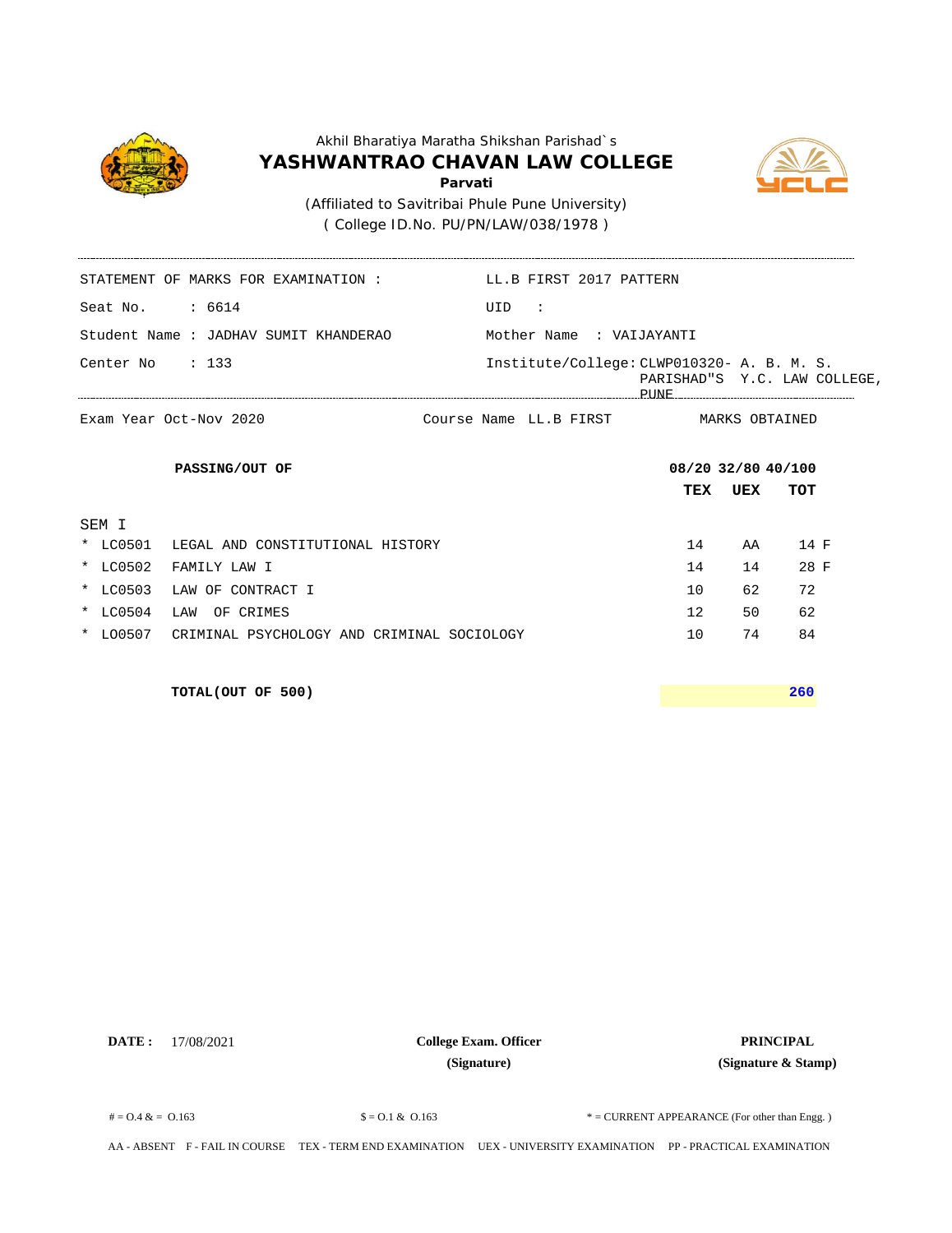

( College ID.No. PU/PN/LAW/038/1978 )

STATEMENT OF MARKS FOR EXAMINATION : LL.B FIRST 2017 PATTERN



Seat No. : 6618 UID : Student Name : JAGTAP ABHIJEET LAXMAN **TEX UEX TOT** MARKS OBTAINED Center No : 133 Institute/College: CLWP010320- A. B. M. S. PARISHAD"S Y.C. LAW COLLEGE, PUNE Mother Name : URMILA Exam Year Oct-Nov 2020 **Exam Year Octom PASSING/OUT OF 08/20 32/80 40/100** Course Name LL.B FIRST SEM I \* LC0501 LEGAL AND CONSTITUTIONAL HISTORY 13 02 15 F \* LC0502 FAMILY LAW I 09 56 65 \* LC0503 LAW OF CONTRACT I 08 AA 08 F LC0504 LAW OF CRIMES 13 38 51 LO0507 CRIMINAL PSYCHOLOGY AND CRIMINAL SOCIOLOGY 13 40 53 SEM II \* LC0601 CONSTITUTIONAL LAW I 08 AA 08 F \* LC0602 FAMILY LAW II 13 AA 13 F \* LC0603 LAW OF CONTRACT II 13 AA 13 F \* LC0604 TORT AND CONSUMER PROTECTION LAW 15 AA 15 F \* LO0607 PENOLOGY AND VICTIMOLOGY 15 AA 15 F PE0299 PHYSICAL EDUCATION C **TOTAL(OUT OF 1000) FAIL 256**

**DATE :** 17/08/2021 **PRINCIPAL College Exam. Officer (Signature)**

**(Signature & Stamp)**

 $\text{\$} = 0.1 \& 0.163$   $\text{\$} = 0.1 \& 0.163$   $\text{\$} = \text{CURRENT}$  APPEARANCE (For other than Engg.)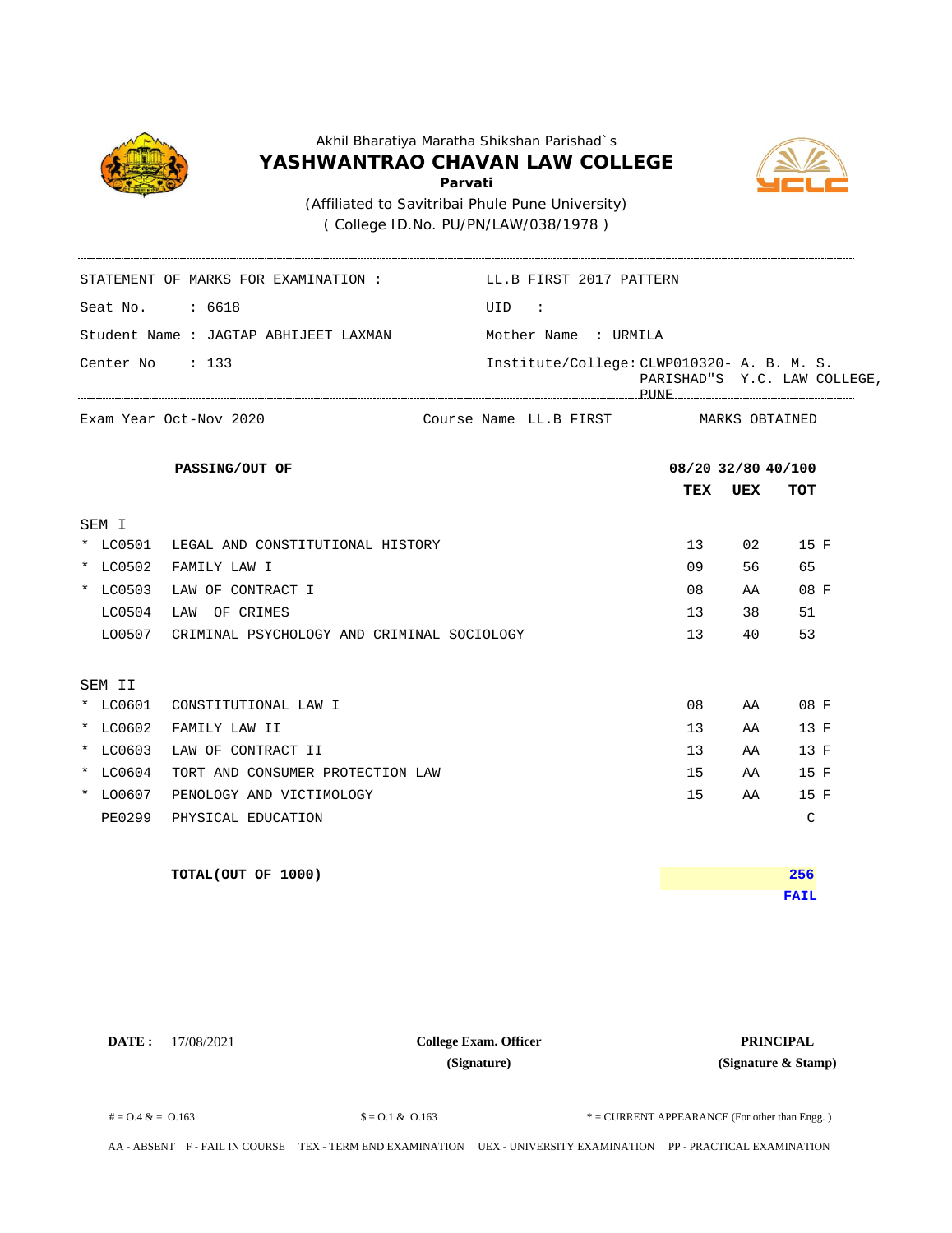

( College ID.No. PU/PN/LAW/038/1978 )

STATEMENT OF MARKS FOR EXAMINATION : LL.B FIRST 2017 PATTERN



Seat No. : 6627 UID : Student Name : KALE KAMALAKANT ASHOK **TEX UEX TOT** MARKS OBTAINED Center No : 133 Institute/College: CLWP010320- A. B. M. S. PARISHAD"S Y.C. LAW COLLEGE, PUNE Mother Name : SUHASINI Exam Year Oct-Nov 2020 **Exam Year Octom PASSING/OUT OF 08/20 32/80 40/100** Course Name LL.B FIRST SEM I \* LC0501 LEGAL AND CONSTITUTIONAL HISTORY 08 61 69 \* LC0502 FAMILY LAW I 10 66 76 \* LC0503 LAW OF CONTRACT I 10 69 79 \* LC0504 LAW OF CRIMES 09 80 89 \* LO0507 CRIMINAL PSYCHOLOGY AND CRIMINAL SOCIOLOGY 12 51 63 SEM II \* LC0601 CONSTITUTIONAL LAW I 10 80 90 \* LC0602 FAMILY LAW II 10 67 77 \* LC0603 LAW OF CONTRACT II 09 62 71 \* LC0604 TORT AND CONSUMER PROTECTION LAW 10 59 69 \* LO0605 MEDIA AND LAW 10 72 82 \* PE0299 PHYSICAL EDUCATION B **TOTAL(OUT OF 1000) PASS 765 1st Class with Distn.**

**DATE :** 17/08/2021 **PRINCIPAL College Exam. Officer (Signature)**

**(Signature & Stamp)**

 $\text{\$} = 0.1 \& 0.163$   $\text{\$} = 0.1 \& 0.163$   $\text{\$} = \text{CURRENT}$  APPEARANCE (For other than Engg.)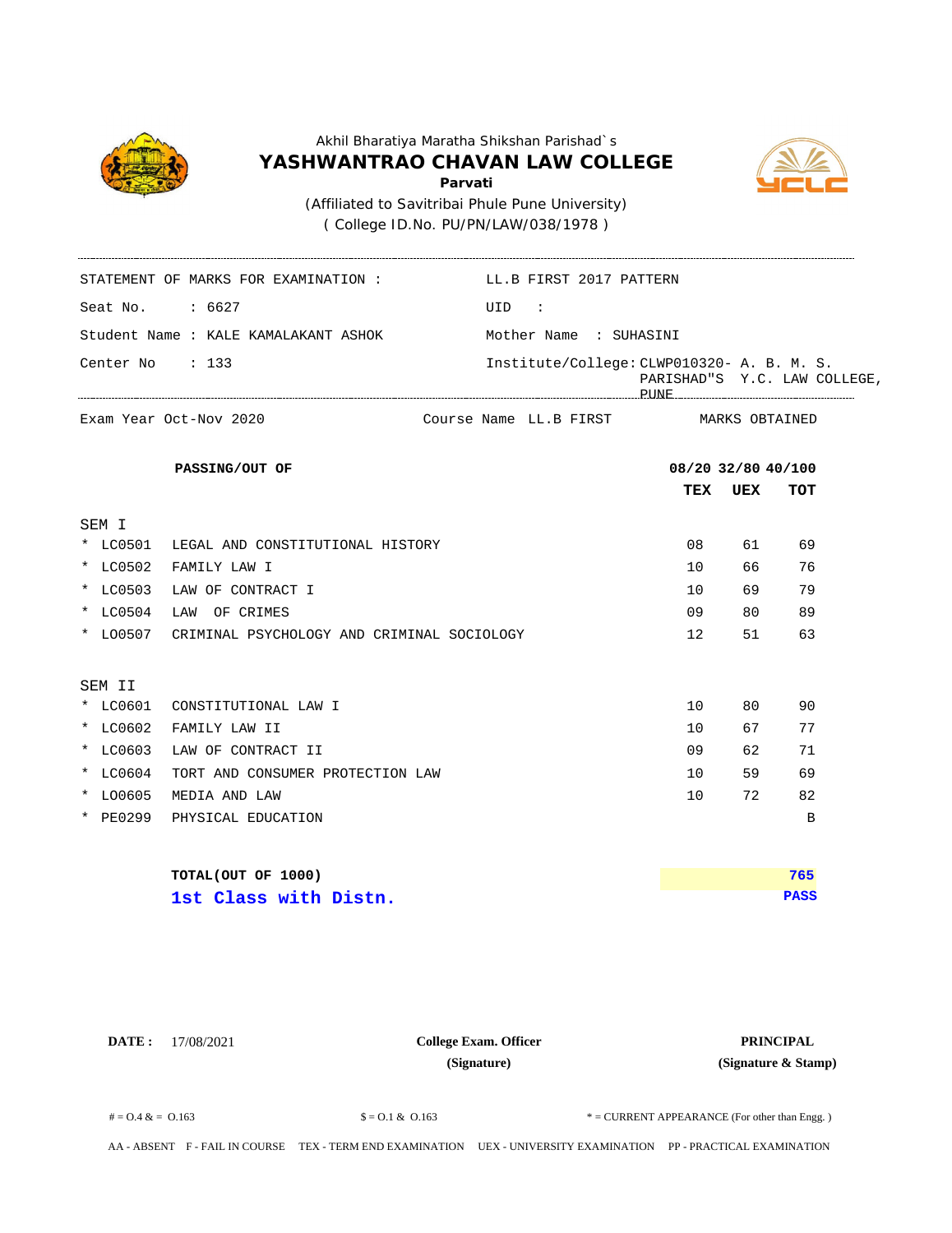

( College ID.No. PU/PN/LAW/038/1978 )

STATEMENT OF MARKS FOR EXAMINATION : LL.B FIRST 2017 PATTERN



Seat No.  $: 6649$  UID : Student Name : KHARTODE SHAHAJI SANJAY **TEX UEX TOT** MARKS OBTAINED Center No : 133 Institute/College: CLWP010320- A. B. M. S. PARISHAD"S Y.C. LAW COLLEGE, PUNE Mother Name : SANGITA Exam Year Oct-Nov 2020 **Exam Year Octom PASSING/OUT OF 08/20 32/80 40/100** Course Name LL.B FIRST SEM I \* LC0501 LEGAL AND CONSTITUTIONAL HISTORY 15 54 69 \* LC0502 FAMILY LAW I 08 51 59 \* LC0503 LAW OF CONTRACT I 10 10 50 60 LC0504 LAW OF CRIMES 10 32 42 \* LO0507 CRIMINAL PSYCHOLOGY AND CRIMINAL SOCIOLOGY 12 53 65 SEM II \* LC0601 CONSTITUTIONAL LAW I 09 AA 09 F \* LC0602 FAMILY LAW II 13 36 49 \* LC0603 LAW OF CONTRACT II 14 38 52 \* LC0604 TORT AND CONSUMER PROTECTION LAW 08 46 54 \* LO0607 PENOLOGY AND VICTIMOLOGY 11 32 43 \* PE0299 PHYSICAL EDUCATION C **TOTAL(OUT OF 1000) FAIL ATKT 502**

**DATE :** 17/08/2021 **PRINCIPAL College Exam. Officer (Signature)**

**(Signature & Stamp)**

 $\text{\$} = 0.1 \& 0.163$   $\text{\$} = 0.1 \& 0.163$   $\text{\$} = \text{CURRENT}$  APPEARANCE (For other than Engg.)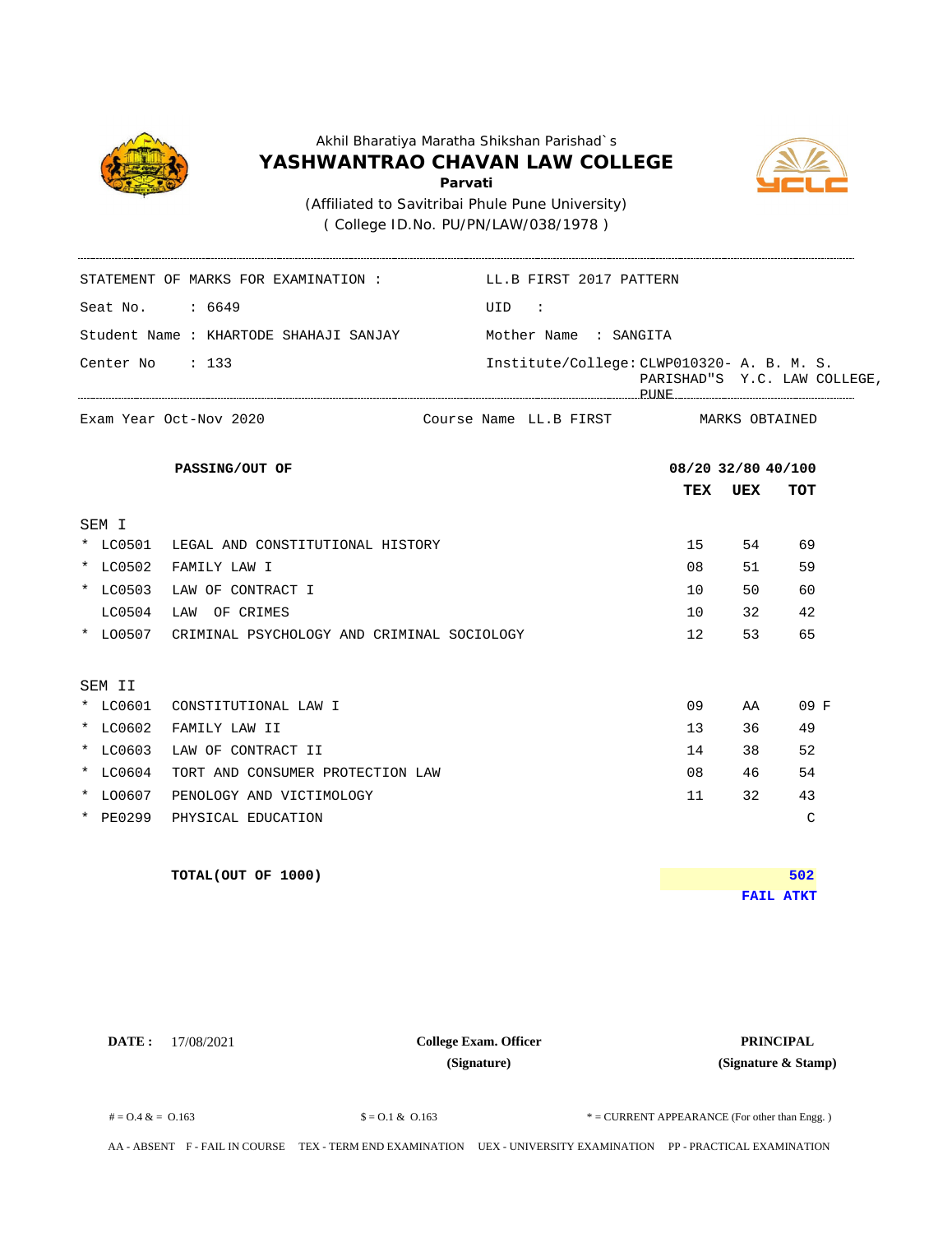

( College ID.No. PU/PN/LAW/038/1978 )

STATEMENT OF MARKS FOR EXAMINATION : LL.B FIRST 2017 PATTERN



Seat No. : 6683 UID : Student Name : MAHINDRAKAR AMOL SURESH **TEX UEX TOT** MARKS OBTAINED Center No : 133 Institute/College: CLWP010320- A. B. M. S. PARISHAD"S Y.C. LAW COLLEGE, PUNE Mother Name : SANGEETA Exam Year Oct-Nov 2020 **Exam Year Octom PASSING/OUT OF 08/20 32/80 40/100** Course Name LL.B FIRST SEM I LC0501 LEGAL AND CONSTITUTIONAL HISTORY 16 54 70 LC0502 FAMILY LAW I 12 46 58 LC0503 LAW OF CONTRACT I  $11$  32 43 LC0504 LAW OF CRIMES 12 64 76 LO0507 CRIMINAL PSYCHOLOGY AND CRIMINAL SOCIOLOGY 13 45 58 SEM II \* LC0601 CONSTITUTIONAL LAW I 12 AA 12 F \* LC0602 FAMILY LAW II 14 AA 14 F LC0603 LAW OF CONTRACT II 16 32 48 \* LC0604 TORT AND CONSUMER PROTECTION LAW 14 AA 14 F \* LO0607 PENOLOGY AND VICTIMOLOGY 13 AA 13 F PE0299 PHYSICAL EDUCATION B **TOTAL(OUT OF 1000) FAIL 406**

**DATE :** 17/08/2021 **PRINCIPAL College Exam. Officer (Signature)**

**(Signature & Stamp)**

 $\text{\$} = 0.1 \& 0.163$   $\text{\$} = 0.1 \& 0.163$   $\text{\$} = \text{CURRENT}$  APPEARANCE (For other than Engg.)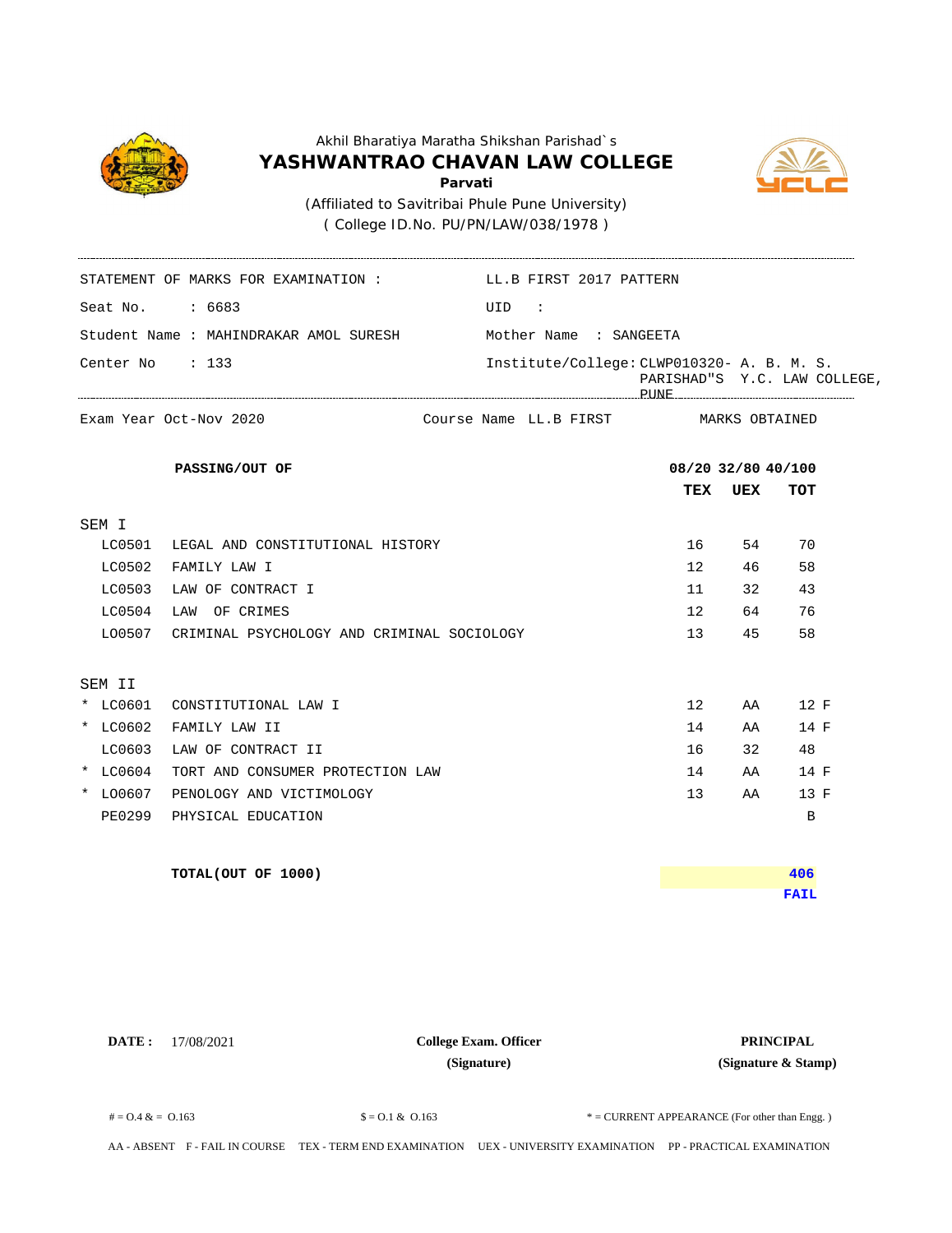

( College ID.No. PU/PN/LAW/038/1978 )

STATEMENT OF MARKS FOR EXAMINATION : LL.B FIRST 2017 PATTERN



Seat No. : 6687 UID : Student Name : MALLAYANMATH RASIKA ASHOK **TEX UEX TOT** MARKS OBTAINED Center No : 133 Institute/College: CLWP010320- A. B. M. S. PARISHAD"S Y.C. LAW COLLEGE, PUNE Mother Name : PRATIBHA Exam Year Oct-Nov 2020 **Exam Year Octom PASSING/OUT OF 08/20 32/80 40/100** Course Name LL.B FIRST SEM I \* LC0501 LEGAL AND CONSTITUTIONAL HISTORY 09 32 41 \* LC0502 FAMILY LAW I 12 38 50 \* LC0503 LAW OF CONTRACT I 153 64 \* LC0504 LAW OF CRIMES 08 58 66 \* LO0507 CRIMINAL PSYCHOLOGY AND CRIMINAL SOCIOLOGY 08 58 66 SEM II \* LC0601 CONSTITUTIONAL LAW I 12 62 74 \* LC0602 FAMILY LAW II 08 46 54 \* LC0603 LAW OF CONTRACT II 08 59 67 \* LC0604 TORT AND CONSUMER PROTECTION LAW 08 40 48 \* LO0607 PENOLOGY AND VICTIMOLOGY 10 50 60 \* PE0299 PHYSICAL EDUCATION C **TOTAL(OUT OF 1000) PASS 590 Higher Second Class**

**DATE :** 17/08/2021 **PRINCIPAL College Exam. Officer (Signature)**

**(Signature & Stamp)**

 $\text{\$} = 0.1 \& 0.163$   $\text{\$} = 0.1 \& 0.163$   $\text{\$} = \text{CURRENT}$  APPEARANCE (For other than Engg.)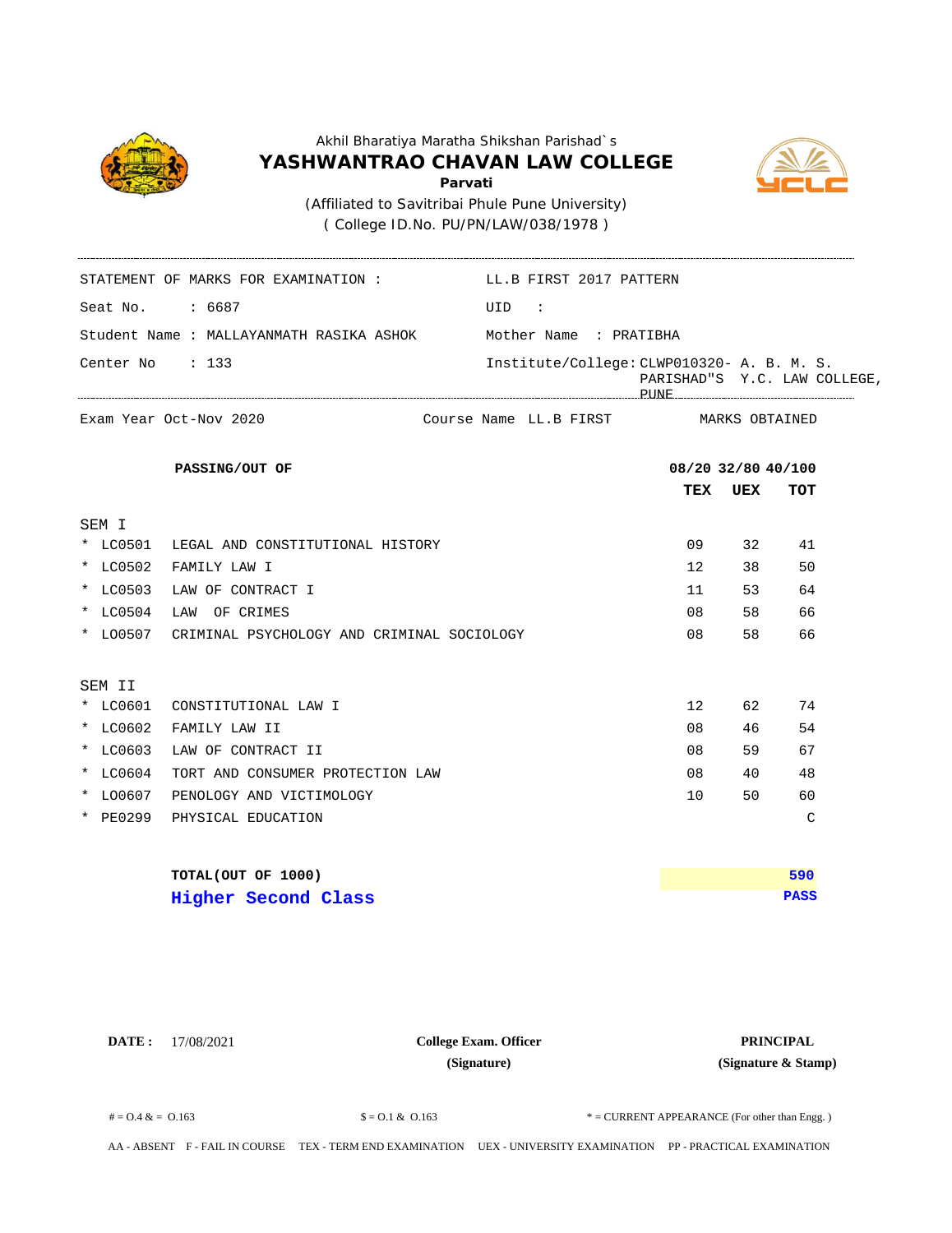

( College ID.No. PU/PN/LAW/038/1978 )



Seat No. : 6696 UID : Student Name : MEMANE PRANAV SANJAY **TEX UEX TOT** MARKS OBTAINED Center No : 133 STATEMENT OF MARKS FOR EXAMINATION : LL.B FIRST 2017 PATTERN Institute/College: CLWP010320- A. B. M. S. PARISHAD"S Y.C. LAW COLLEGE, PUNE Mother Name : REKHA Exam Year Oct-Nov 2020 **Exam Year Octom PASSING/OUT OF 08/20 32/80 40/100** Course Name LL.B FIRST SEM I LC0501 LEGAL AND CONSTITUTIONAL HISTORY 12 46 58 \* LC0502 FAMILY LAW I 12 42 54 \* LC0503 LAW OF CONTRACT I 08 42 50 \* LC0504 LAW OF CRIMES 08 56 64 \* LO0507 CRIMINAL PSYCHOLOGY AND CRIMINAL SOCIOLOGY 09 64 73 SEM II \* LC0601 CONSTITUTIONAL LAW I 08 66 74 \* LC0602 FAMILY LAW II 08 54 62 \* LC0603 LAW OF CONTRACT II 14 67 81 \* LC0604 TORT AND CONSUMER PROTECTION LAW 12 61 73 \* LO0607 PENOLOGY AND VICTIMOLOGY 11 54 65 PE0299 PHYSICAL EDUCATION F **TOTAL(OUT OF 1000) PASS 654 1st Class** 

**DATE :** 17/08/2021 **PRINCIPAL College Exam. Officer (Signature)**

**(Signature & Stamp)**

 $\text{\$} = 0.1 \& 0.163$   $\text{\$} = 0.1 \& 0.163$   $\text{\$} = \text{CURRENT}$  APPEARANCE (For other than Engg.)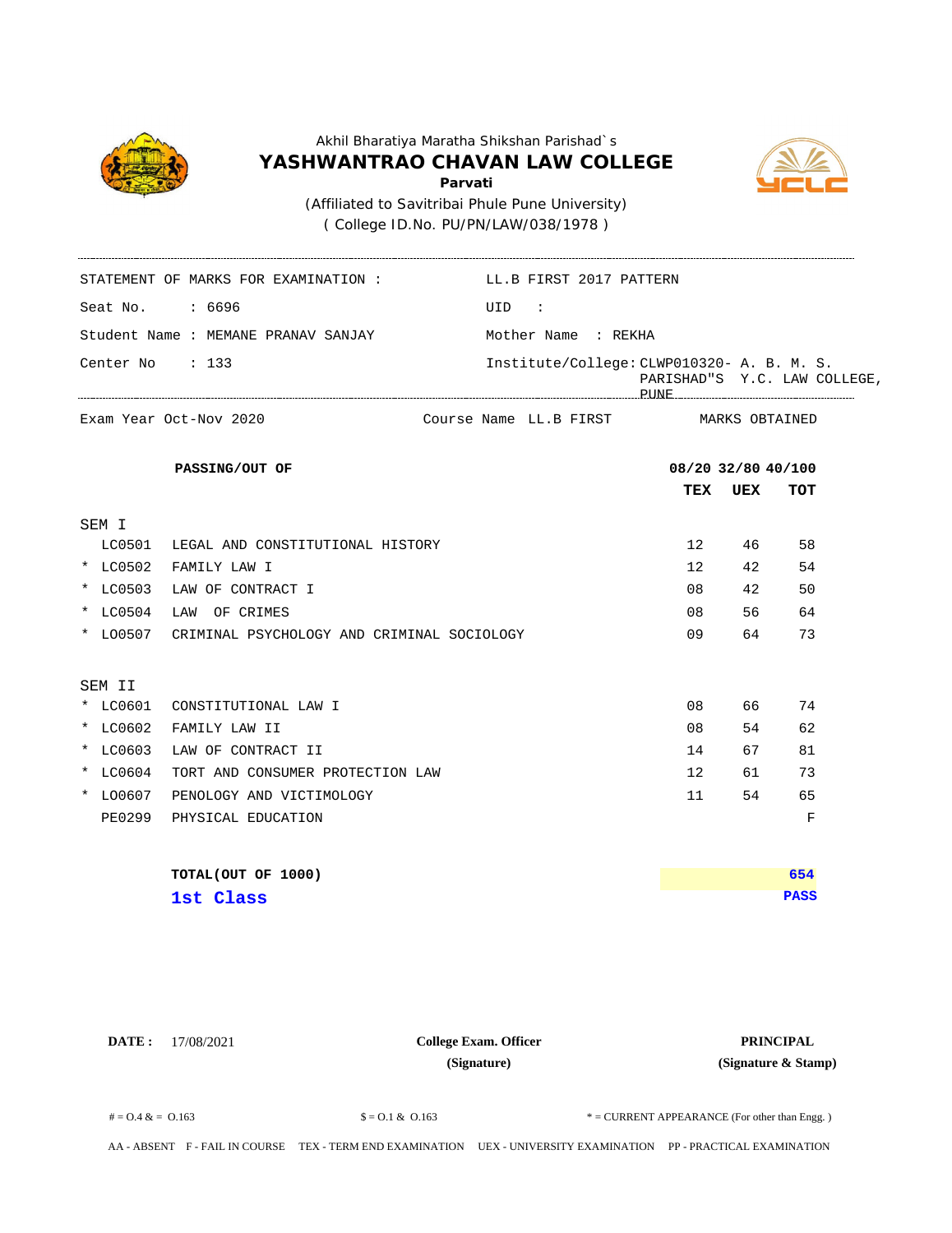

( College ID.No. PU/PN/LAW/038/1978 )

STATEMENT OF MARKS FOR EXAMINATION : LL.B FIRST 2017 PATTERN



Seat No. : 6699 UID : Student Name : MOHOL AJAY BHIMRAO **TEX UEX TOT** MARKS OBTAINED Center No : 133 Institute/College: CLWP010320- A. B. M. S. PARISHAD"S Y.C. LAW COLLEGE, PUNE Mother Name : HIRABAI Exam Year Oct-Nov 2020 **Exam Year Octom PASSING/OUT OF 08/20 32/80 40/100** Course Name LL.B FIRST SEM I \* LC0501 LEGAL AND CONSTITUTIONAL HISTORY 11 58 69 \* LC0502 FAMILY LAW I 11 42 53 \* LC0503 LAW OF CONTRACT I 08 45 53 \* LC0504 LAW OF CRIMES 08 54 62 \* LO0507 CRIMINAL PSYCHOLOGY AND CRIMINAL SOCIOLOGY 13 58 71 SEM II \* LC0601 CONSTITUTIONAL LAW I 15 74 89 \* LC0602 FAMILY LAW II 13 43 56 \* LC0603 LAW OF CONTRACT II 15 15 59 74 \* LC0604 TORT AND CONSUMER PROTECTION LAW 12 58 70 \* LO0607 PENOLOGY AND VICTIMOLOGY 13 58 71 **TOTAL(OUT OF 1000) PASS 668 1st Class** 

**DATE :** 17/08/2021 **PRINCIPAL College Exam. Officer (Signature)**

**(Signature & Stamp)**

 $\text{\$} = 0.1 \& 0.163$   $\text{\$} = 0.1 \& 0.163$   $\text{\$} = \text{CURRENT}$  APPEARANCE (For other than Engg.)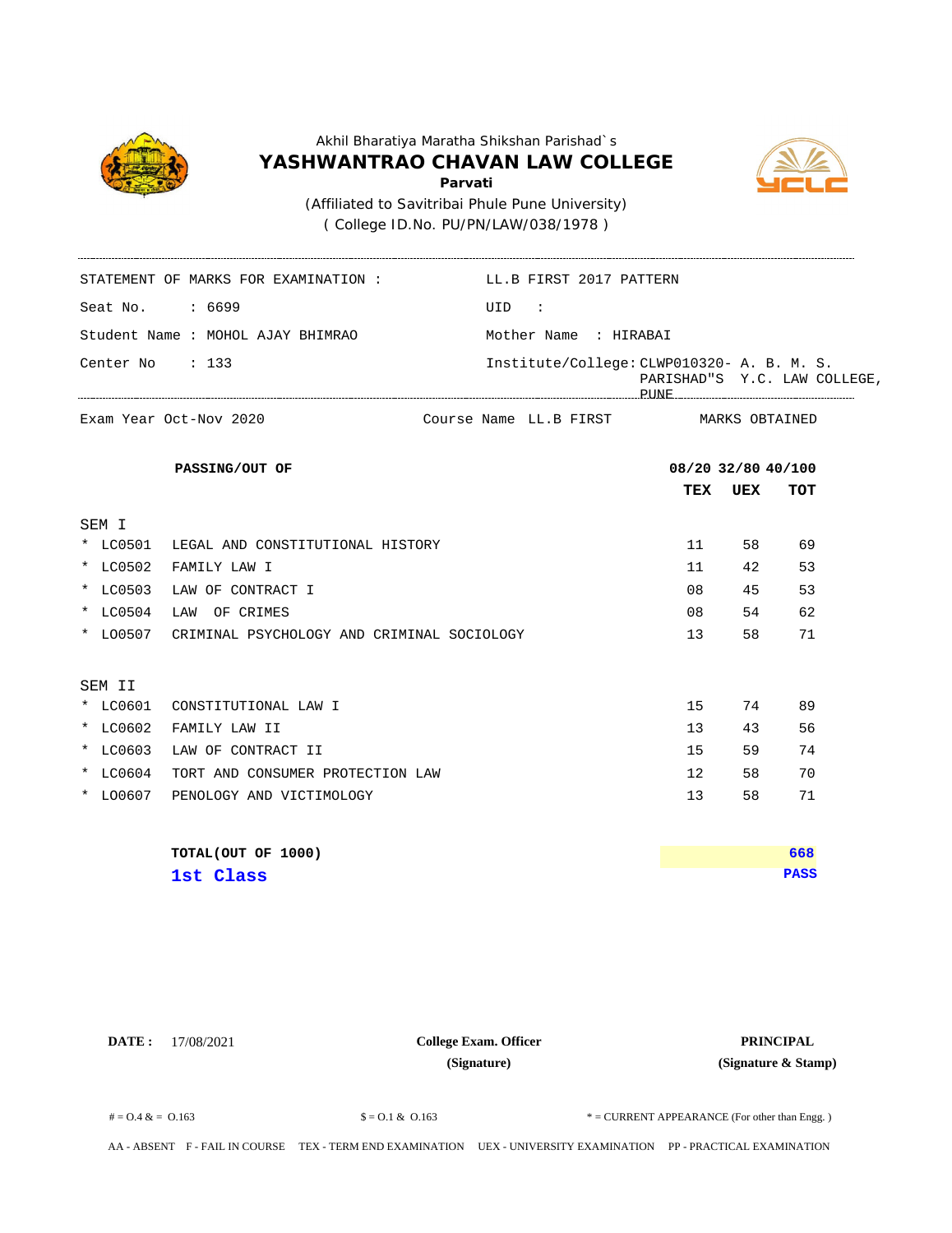

( College ID.No. PU/PN/LAW/038/1978 )

STATEMENT OF MARKS FOR EXAMINATION : LL.B FIRST 2017 PATTERN



Seat No. : 6710 UID : Student Name : NAIKNAVARE VIKAS HANUMANT **TEX UEX TOT** MARKS OBTAINED Center No : 133 Institute/College: CLWP010320- A. B. M. S. PARISHAD"S Y.C. LAW COLLEGE, PUNE Mother Name : SEEMA Exam Year Oct-Nov 2020 **Exam Year Octom PASSING/OUT OF 08/20 32/80 40/100** Course Name LL.B FIRST SEM I LC0501 LEGAL AND CONSTITUTIONAL HISTORY 09 34 43 LC0502 FAMILY LAW I 14 66 80 LC0503 LAW OF CONTRACT I 10 36 46 LC0504 LAW OF CRIMES 10 64 74 LO0507 CRIMINAL PSYCHOLOGY AND CRIMINAL SOCIOLOGY 10 61 71 SEM II  $\verb|LC0601|  COMSTITUTIONAL LAW I$  08 64 72 LC0602 FAMILY LAW II 10 53 63 LC0603 LAW OF CONTRACT II 120 and 200 and 200 and 200 and 200 and 200 and 200 and 200 and 200 and 200 and 200 LC0604 TORT AND CONSUMER PROTECTION LAW 11 32 43 \* LO0607 PENOLOGY AND VICTIMOLOGY 12 59 71 PE0299 PHYSICAL EDUCATION B **TOTAL(OUT OF 1000) PASS 612 1st Class** 

**DATE :** 17/08/2021 **PRINCIPAL College Exam. Officer (Signature)**

**(Signature & Stamp)**

 $\text{\$} = 0.1 \& 0.163$   $\text{\$} = 0.1 \& 0.163$   $\text{\$} = \text{CURRENT}$  APPEARANCE (For other than Engg.)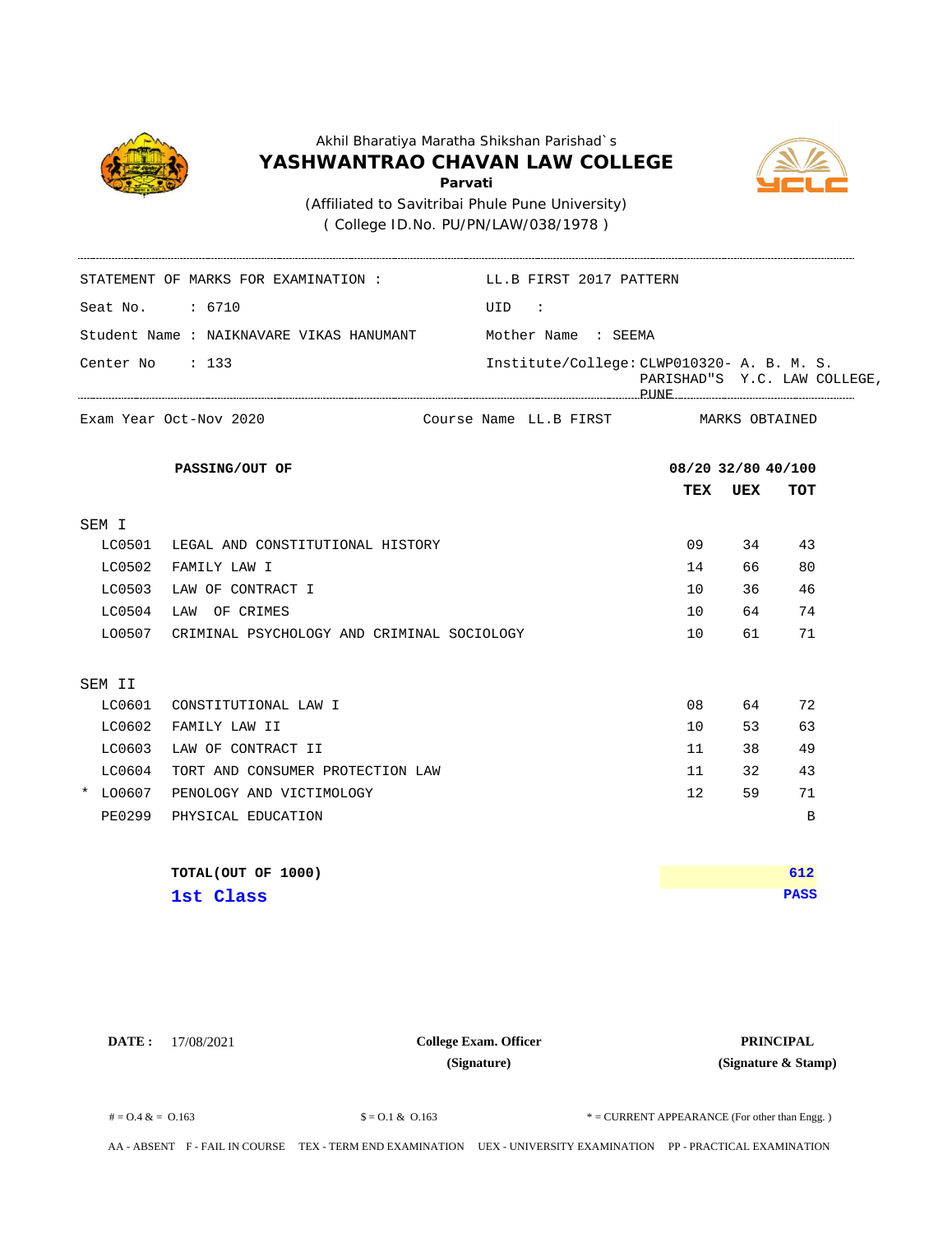



( College ID.No. PU/PN/LAW/038/1978 )

\_\_\_\_\_\_\_\_\_\_\_\_\_\_\_\_\_\_\_\_

| LL.B FIRST 2017 PATTERN                                                                                                                                                                                                                                                                                      |
|--------------------------------------------------------------------------------------------------------------------------------------------------------------------------------------------------------------------------------------------------------------------------------------------------------------|
| UID :                                                                                                                                                                                                                                                                                                        |
| Mother Name : SUSHILA                                                                                                                                                                                                                                                                                        |
| Institute/College: CLWP010320- A. B. M. S.<br>PARISHAD"S Y.C. LAW COLLEGE,<br>PHINE THE CONTROL CONTROL CONTROL CONTROL CONTROL CONTROL CONTROL CONTROL CONTROL CONTROL CONTROL CONTROL CONTROL CONTROL CONTROL CONTROL CONTROL CONTROL CONTROL CONTROL CONTROL CONTROL CONTROL CONTROL CONTROL CONTROL CONT |
| Course Name LL.B FIRST       MARKS OBTAINED                                                                                                                                                                                                                                                                  |
| 08/20 32/80 40/100                                                                                                                                                                                                                                                                                           |
| TEX<br>UEX<br>TOT                                                                                                                                                                                                                                                                                            |
|                                                                                                                                                                                                                                                                                                              |
| 75<br>14<br>61                                                                                                                                                                                                                                                                                               |
| 12<br>12 F<br>AA                                                                                                                                                                                                                                                                                             |
| 12<br>73<br>61                                                                                                                                                                                                                                                                                               |
| 08<br>69<br>61                                                                                                                                                                                                                                                                                               |
| * LO0507 CRIMINAL PSYCHOLOGY AND CRIMINAL SOCIOLOGY<br>12<br>78<br>66                                                                                                                                                                                                                                        |
|                                                                                                                                                                                                                                                                                                              |

**TOTAL(OUT OF 500) 307**

**DATE :** 17/08/2021 **PRINCIPAL College Exam. Officer (Signature)**

 $\text{\$} = 0.1 \& 0.163$   $\text{\$} = 0.1 \& 0.163$   $\text{\$} = \text{CURENT}$  APPEARANCE (For other than Engg.)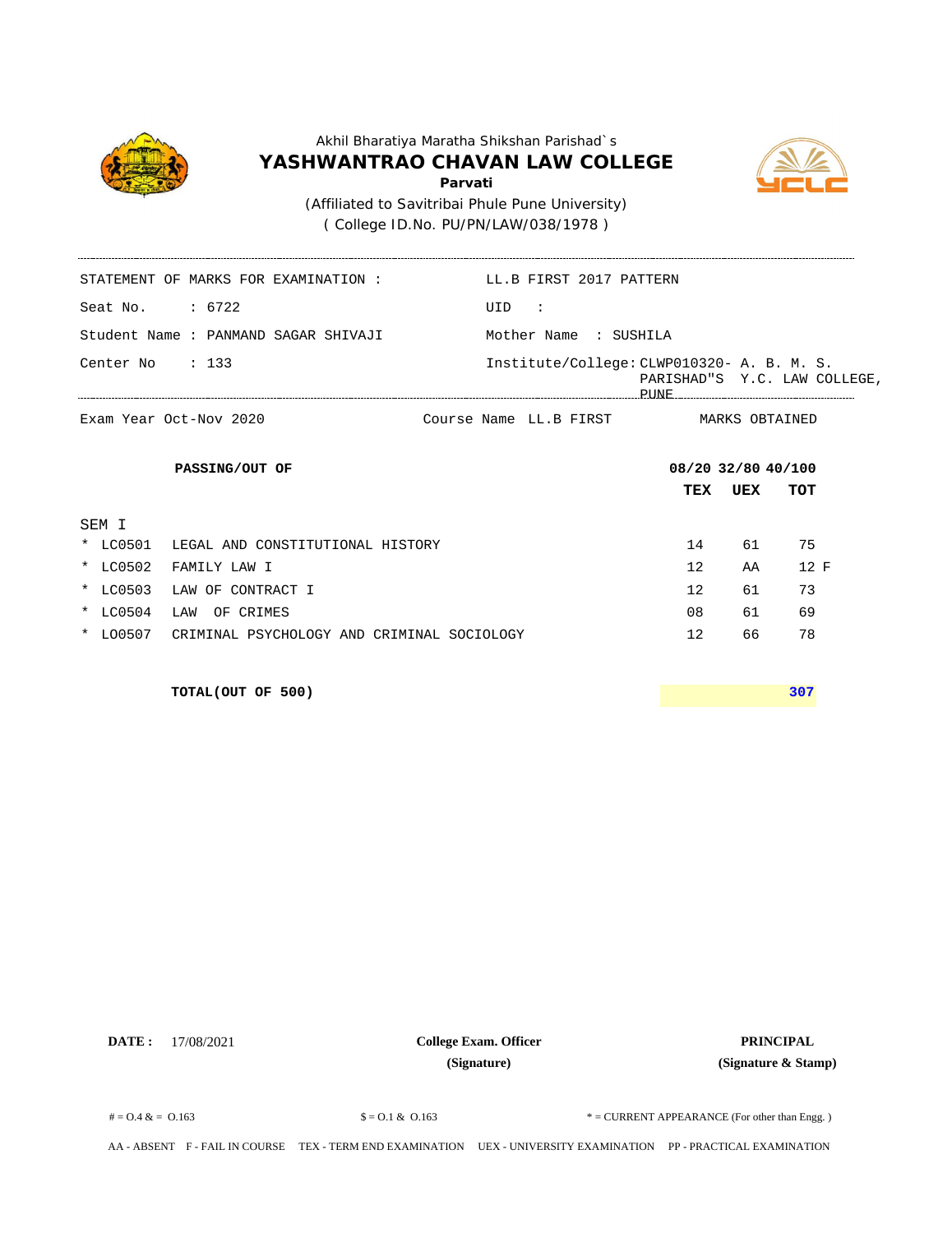

( College ID.No. PU/PN/LAW/038/1978 )

STATEMENT OF MARKS FOR EXAMINATION : LL.B FIRST 2017 PATTERN



Seat No. : 6725 UID : Student Name : PARDESHI PRIYANKA PRATAPSING **TEX UEX TOT** MARKS OBTAINED Center No : 133 Institute/College: CLWP010320- A. B. M. S. PARISHAD"S Y.C. LAW COLLEGE, PUNE Mother Name : PUSHPA Exam Year Oct-Nov 2020 **Exam Year Octom PASSING/OUT OF 08/20 32/80 40/100** Course Name LL.B FIRST SEM I \* LC0501 LEGAL AND CONSTITUTIONAL HISTORY 11 32 43 \* LC0502 FAMILY LAW I 13 41 54 \* LC0503 LAW OF CONTRACT I 14 61 75 \* LC0504 LAW OF CRIMES 11 32 43 \* LO0507 CRIMINAL PSYCHOLOGY AND CRIMINAL SOCIOLOGY 11 33 44 SEM II \* LC0601 CONSTITUTIONAL LAW I 11 32 43 \* LC0602 FAMILY LAW II 08 32 40 \* LC0603 LAW OF CONTRACT II 12 a 244 \* LC0604 TORT AND CONSUMER PROTECTION LAW 08 66 74 \* LO0607 PENOLOGY AND VICTIMOLOGY 12 34 46 **TOTAL(OUT OF 1000) PASS 506 II Class**

**DATE :** 17/08/2021 **PRINCIPAL College Exam. Officer (Signature)**

**(Signature & Stamp)**

 $\text{\$} = 0.1 \& 0.163$   $\text{\$} = 0.1 \& 0.163$   $\text{\$} = \text{CURRENT}$  APPEARANCE (For other than Engg.)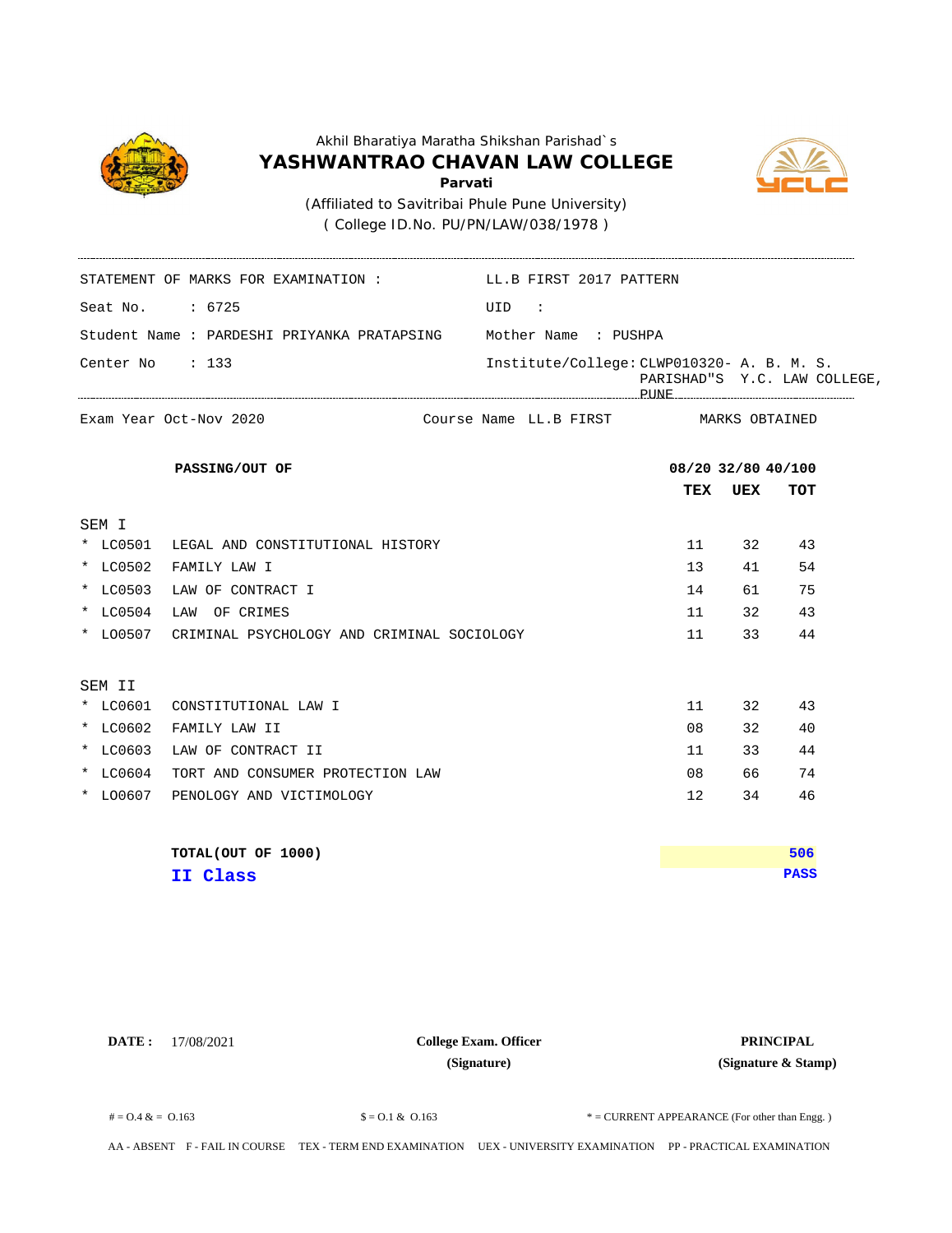

( College ID.No. PU/PN/LAW/038/1978 )



Seat No. : 6772 UID : Student Name : SAKPAL VAISHALI AVINASH **TEX UEX TOT** MARKS OBTAINED Center No : 133 STATEMENT OF MARKS FOR EXAMINATION : LL.B FIRST 2017 PATTERN Institute/College: CLWP010320- A. B. M. S. PARISHAD"S Y.C. LAW COLLEGE, PUNE Mother Name : PRABHAVATI Exam Year Oct-Nov 2020 **Exam Year Octom PASSING/OUT OF 08/20 32/80 40/100** Course Name LL.B FIRST SEM I \* LC0501 LEGAL AND CONSTITUTIONAL HISTORY 13 67 80 \* LC0502 FAMILY LAW I 12 61 73 \* LC0503 LAW OF CONTRACT I 12 58 70 LC0504 LAW OF CRIMES 09 66 75 \* LO0507 CRIMINAL PSYCHOLOGY AND CRIMINAL SOCIOLOGY 08 74 82 SEM II \* LC0601 CONSTITUTIONAL LAW I 13 67 80 \* LC0602 FAMILY LAW II 14 67 81 \* LC0603 LAW OF CONTRACT II 14 77 91 \* LC0604 TORT AND CONSUMER PROTECTION LAW 10 62 72 \* LO0607 PENOLOGY AND VICTIMOLOGY 12 70 82 PE0299 PHYSICAL EDUCATION B **TOTAL(OUT OF 1000) PASS 786 1st Class with Distn.**

**DATE :** 17/08/2021 **PRINCIPAL College Exam. Officer (Signature)**

**(Signature & Stamp)**

 $\text{\$} = 0.1 \& 0.163$   $\text{\$} = 0.1 \& 0.163$   $\text{\$} = \text{CURRENT}$  APPEARANCE (For other than Engg.)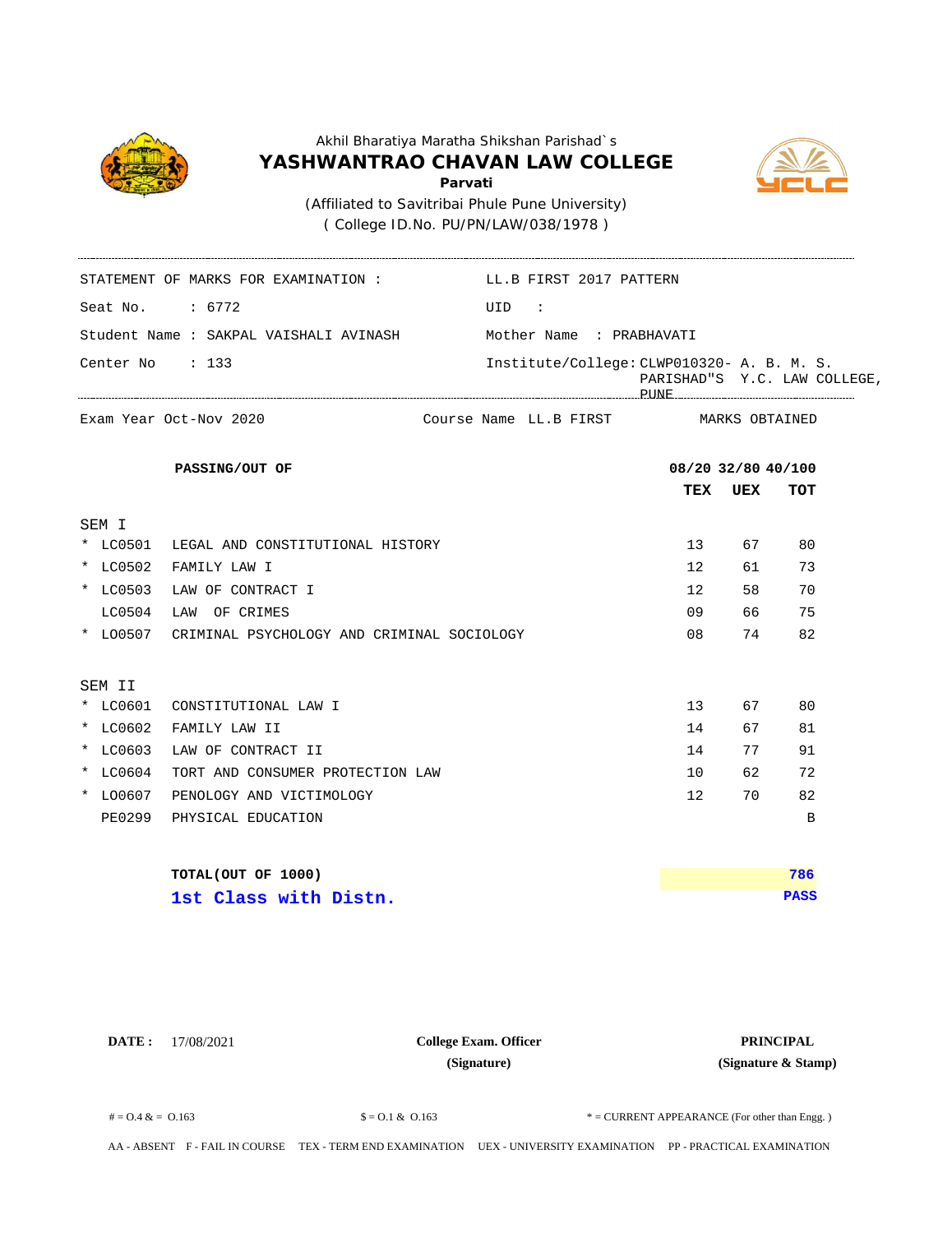

( College ID.No. PU/PN/LAW/038/1978 )

STATEMENT OF MARKS FOR EXAMINATION : LL.B FIRST 2017 PATTERN



Seat No. : 6782 UID : Student Name : SAYYAD NAWAJ WAHAB **TEX UEX TOT** MARKS OBTAINED Center No : 133 Institute/College: CLWP010320- A. B. M. S. PARISHAD"S Y.C. LAW COLLEGE, PUNE Mother Name : SHAHANVRBEEE Exam Year Oct-Nov 2020 **Exam Year Octom PASSING/OUT OF 08/20 32/80 40/100** Course Name LL.B FIRST SEM I \* LC0501 LEGAL AND CONSTITUTIONAL HISTORY 13 58 71 \* LC0502 FAMILY LAW I 13 54 67 \* LC0503 LAW OF CONTRACT I 12 53 65 \* LC0504 LAW OF CRIMES 09 70 79 \* LO0509 INTELLECTUAL PROPERTY RIGHTS I 10 69 79 SEM II \* LC0601 CONSTITUTIONAL LAW I AN ARTIONAL MARKET AND SOLUTION AAN 462 62 F \* LC0602 FAMILY LAW II AA 58 58 F \* LC0603 LAW OF CONTRACT II ARR 2 72 F \* LC0604 TORT AND CONSUMER PROTECTION LAW **AREA 27 19 FM ABO** 27 FM FM AA 77 TR \* LO0609 INTELLECTUAL PROPERTY RIGHTS II 08 75 83 PE0299 PHYSICAL EDUCATION B **TOTAL(OUT OF 1000) FAIL 713**

**DATE :** 17/08/2021 **PRINCIPAL College Exam. Officer (Signature)**

**(Signature & Stamp)**

 $\text{\$} = 0.1 \& 0.163$   $\text{\$} = 0.1 \& 0.163$   $\text{\$} = \text{CURRENT}$  APPEARANCE (For other than Engg.)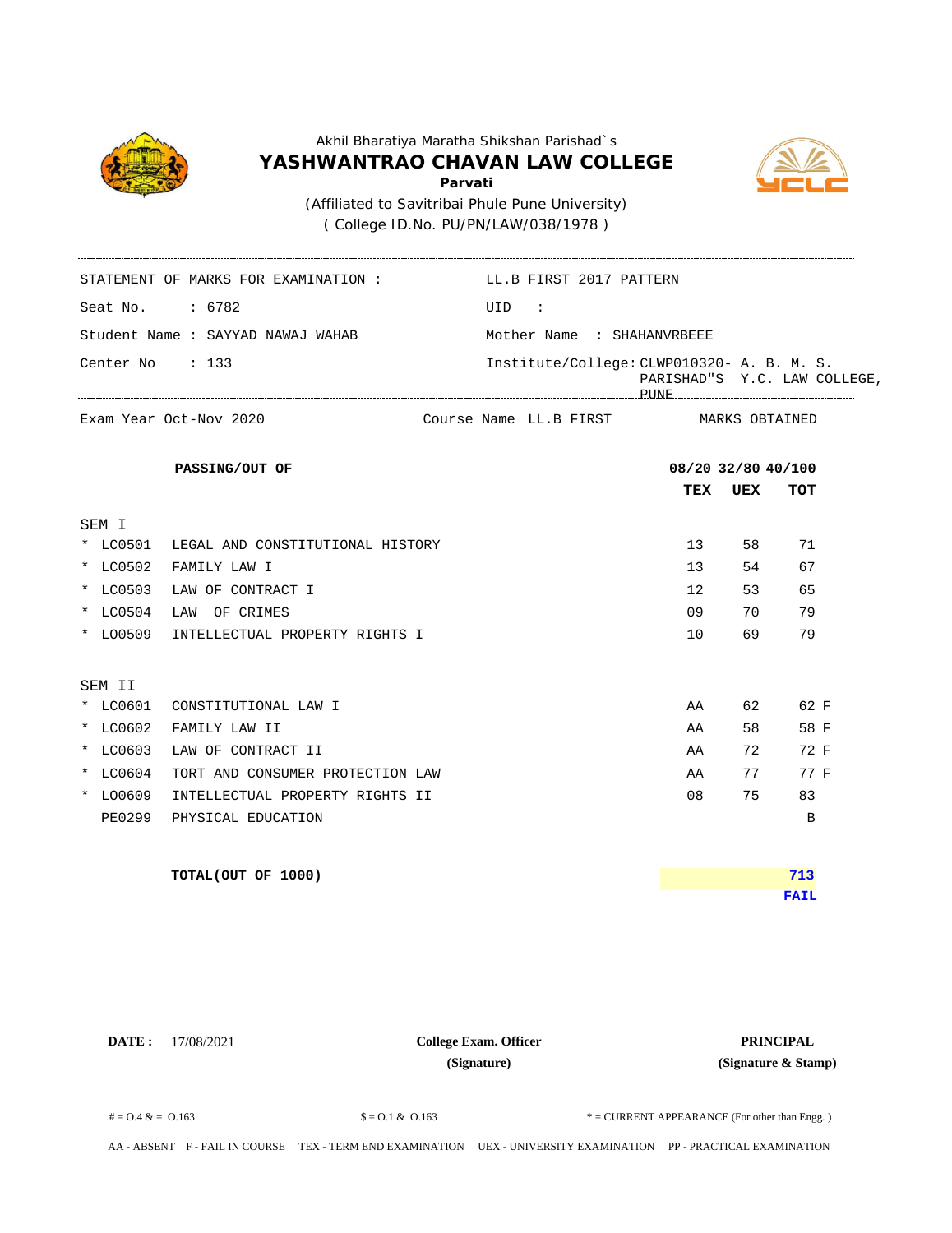

( College ID.No. PU/PN/LAW/038/1978 )

STATEMENT OF MARKS FOR EXAMINATION : LL.B FIRST 2017 PATTERN



Seat No. : 6790 UID : Student Name : SHEDAGE VISHWAJIT SUNIL **TEX UEX TOT** MARKS OBTAINED Center No : 133 Institute/College: CLWP010320- A. B. M. S. PARISHAD"S Y.C. LAW COLLEGE, PUNE Mother Name : SHOBHA Exam Year Oct-Nov 2020 **Exam Year Octom PASSING/OUT OF 08/20 32/80 40/100** Course Name LL.B FIRST SEM I \* LC0501 LEGAL AND CONSTITUTIONAL HISTORY 12 56 68 \* LC0502 FAMILY LAW I 14 43 57 \* LC0503 LAW OF CONTRACT I 13 53 66 \* LC0504 LAW OF CRIMES 10 10 05 15 F \* LO0507 CRIMINAL PSYCHOLOGY AND CRIMINAL SOCIOLOGY 14 66 80 SEM II \* LC0601 CONSTITUTIONAL LAW I AN ARTIONAL SERVICE SERVICE SERVICE SERVICE SERVICE SERVICE SERVICE SERVICE SERVICE SERVICE SERVICE SERVICE SERVICE SERVICE SERVICE SERVICE SERVICE SERVICE SERVICE SERVICE SERVICE SERVICE SERV \* LC0602 FAMILY LAW II 14 51 65 \* LC0603 LAW OF CONTRACT II 14 61 75 \* LC0604 TORT AND CONSUMER PROTECTION LAW 12 50 62 \* LO0607 PENOLOGY AND VICTIMOLOGY 14 53 67 **TOTAL(OUT OF 1000) FAIL ATKT 613**

**DATE :** 17/08/2021 **PRINCIPAL College Exam. Officer (Signature)**

**(Signature & Stamp)**

 $\text{\$} = 0.1 \& 0.163$   $\text{\$} = 0.1 \& 0.163$   $\text{\$} = \text{CURRENT}$  APPEARANCE (For other than Engg.)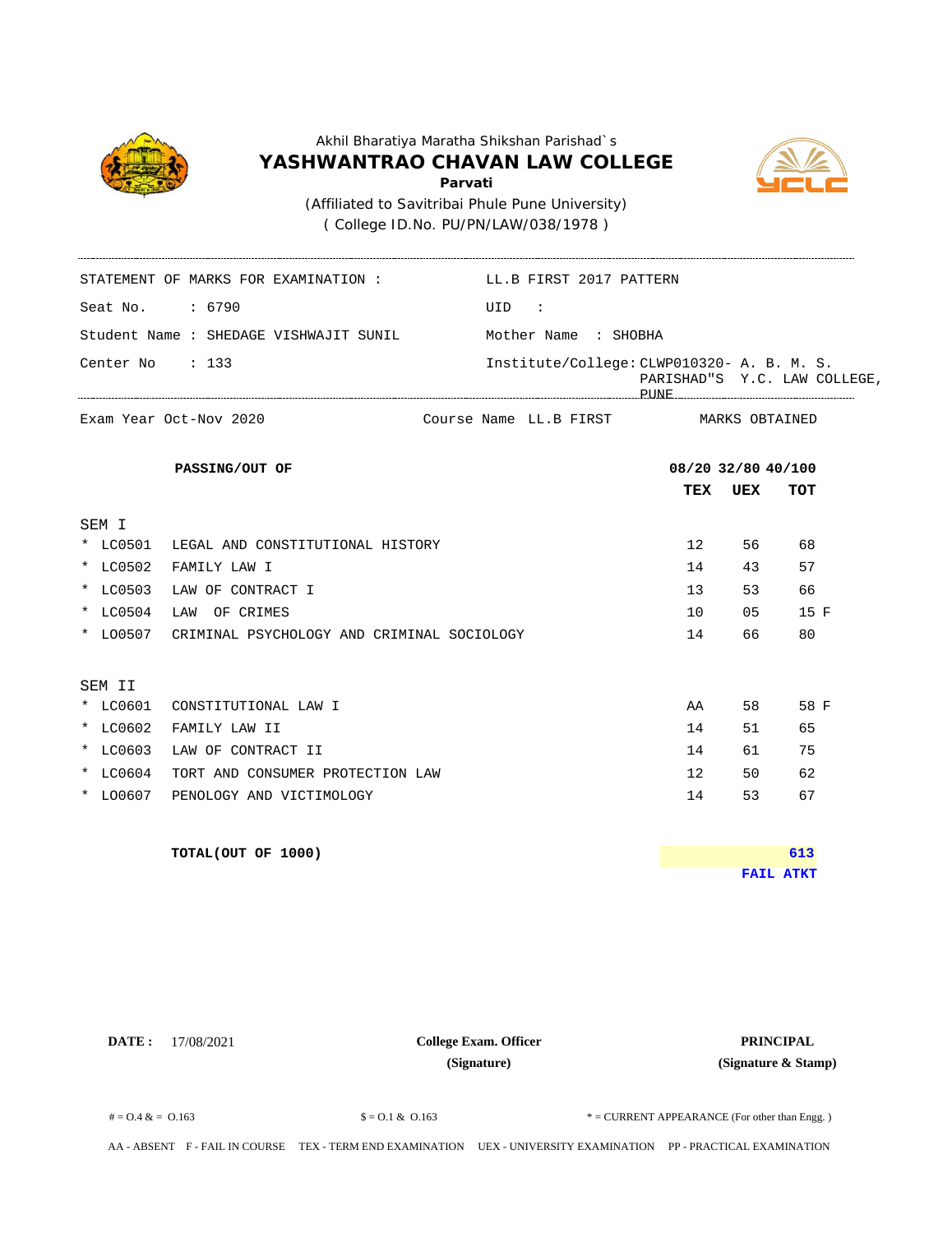

( College ID.No. PU/PN/LAW/038/1978 )



Seat No. : 6795 UID : Student Name : SHRANGARE RAHUL KERABA **TEX UEX TOT** MARKS OBTAINED Center No : 133 STATEMENT OF MARKS FOR EXAMINATION : LL.B FIRST 2017 PATTERN Institute/College: CLWP010320- A. B. M. S. PARISHAD"S Y.C. LAW COLLEGE, PUNE Mother Name : KALINDI Exam Year Oct-Nov 2020 **Exam Year Octom PASSING/OUT OF 08/20 32/80 40/100** Course Name LL.B FIRST SEM I LC0501 LEGAL AND CONSTITUTIONAL HISTORY 08 32 40 \* LC0502 FAMILY LAW I 13 19 32 F \* LC0503 LAW OF CONTRACT I 08 21 29 F \* LC0504 LAW OF CRIMES AA 27 27 F \* LO0507 CRIMINAL PSYCHOLOGY AND CRIMINAL SOCIOLOGY AA 39 39 F SEM II \* LC0601 CONSTITUTIONAL LAW I AN ARTIONAL HOW I AA 33 33 F LC0602 FAMILY LAW II 08 34 42 LC0603 LAW OF CONTRACT II 08 32 40 LC0604 TORT AND CONSUMER PROTECTION LAW 08 32 40 LO0607 PENOLOGY AND VICTIMOLOGY 09 42 51 PE0299 PHYSICAL EDUCATION B+ **TOTAL(OUT OF 1000) FAIL 373**

**DATE :** 17/08/2021 **PRINCIPAL College Exam. Officer (Signature)**

**(Signature & Stamp)**

 $\text{\$} = 0.1 \& 0.163$   $\text{\$} = 0.1 \& 0.163$   $\text{\$} = \text{CURRENT}$  APPEARANCE (For other than Engg.)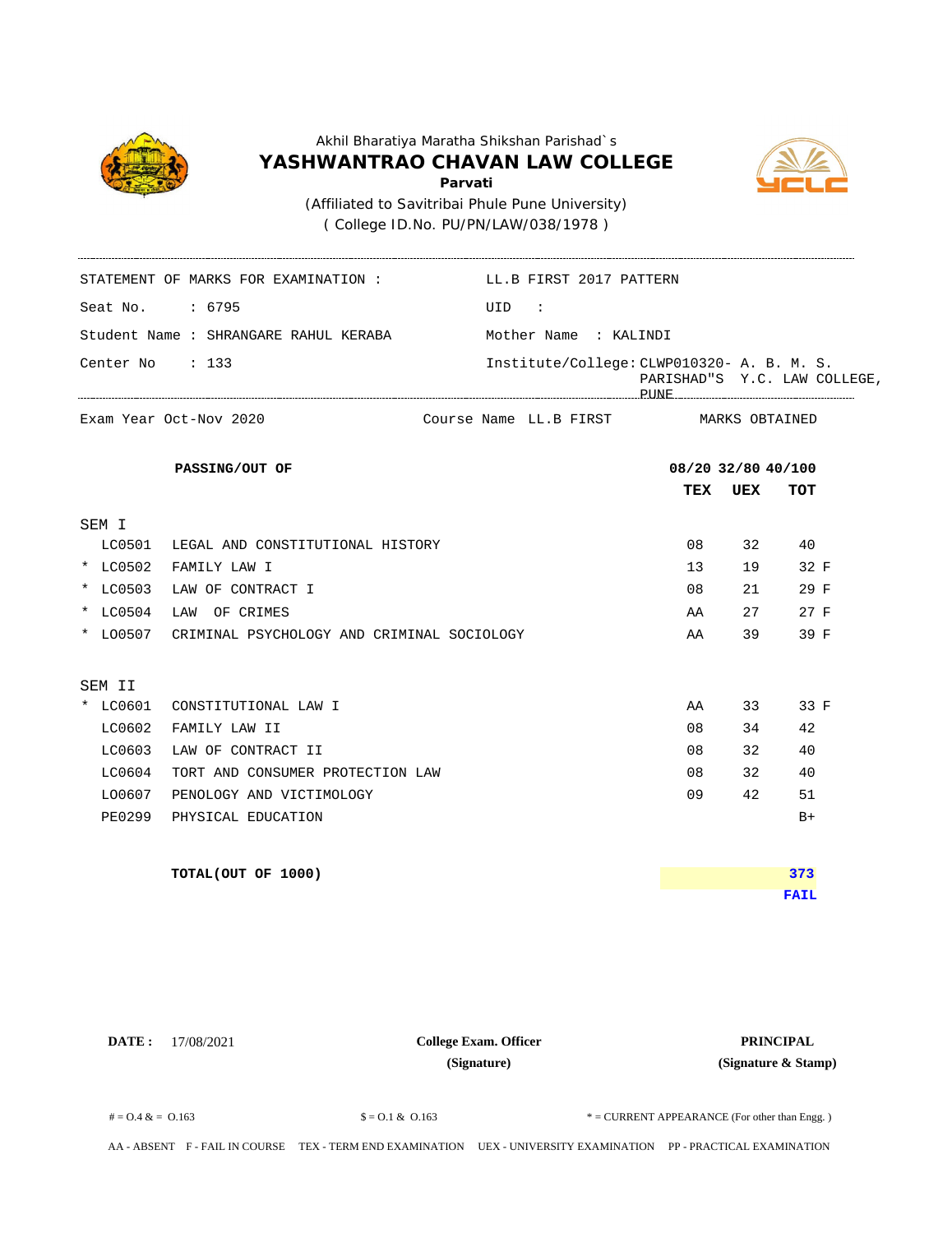

( College ID.No. PU/PN/LAW/038/1978 )

STATEMENT OF MARKS FOR EXAMINATION : LL.B FIRST 2017 PATTERN



Seat No. : 6857 UID : Student Name : TUPERE PRADIPKUMAR UDDHAV **TEX UEX TOT** MARKS OBTAINED Center No : 133 Institute/College: CLWP010320- A. B. M. S. PARISHAD"S Y.C. LAW COLLEGE, PUNE Mother Name : SANJANA Exam Year Oct-Nov 2020 **Exam Year Octom PASSING/OUT OF 08/20 32/80 40/100** Course Name LL.B FIRST SEM I \* LC0501 LEGAL AND CONSTITUTIONAL HISTORY 09 38 47 \* LC0502 FAMILY LAW I 08 35 43 \* LC0503 LAW OF CONTRACT I 08 32 40 \* LC0504 LAW OF CRIMES 08 75 83 \* LO0505 HEALTH AND FOOD LAW 08 72 80 SEM II \* LC0601 CONSTITUTIONAL LAW I 13 34 47 \* LC0602 FAMILY LAW II 12 32 44 \* LC0603 LAW OF CONTRACT II 12 32 44 \* LC0604 TORT AND CONSUMER PROTECTION LAW 12 32 44 \* LO0607 PENOLOGY AND VICTIMOLOGY 12 32 44 \* PE0299 PHYSICAL EDUCATION C **TOTAL(OUT OF 1000) PASS 516 II Class**

**DATE :** 17/08/2021 **PRINCIPAL College Exam. Officer (Signature)**

**(Signature & Stamp)**

 $\text{\$} = 0.1 \& 0.163$   $\text{\$} = 0.1 \& 0.163$   $\text{\$} = \text{CURRENT}$  APPEARANCE (For other than Engg.)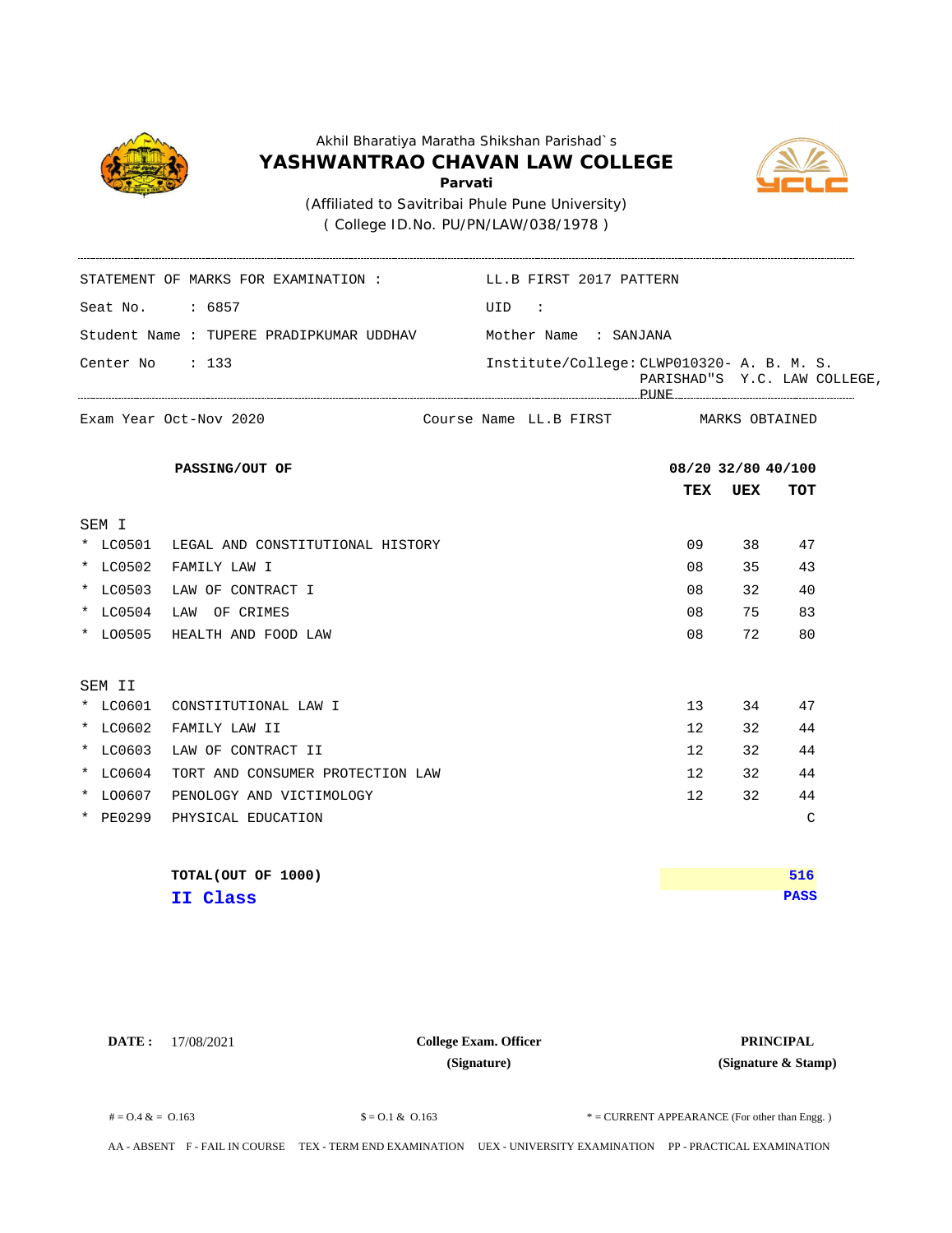

( College ID.No. PU/PN/LAW/038/1978 )

STATEMENT OF MARKS FOR EXAMINATION : LL.B FIRST 2017 PATTERN



Seat No.  $\qquad \qquad : 6831$  UID : Student Name : WAGH SOURABH SUNIL **TEX UEX TOT** MARKS OBTAINED Center No : 133 Institute/College: CLWP010320- A. B. M. S. PARISHAD"S Y.C. LAW COLLEGE, PUNE Mother Name : VIJAYA Exam Year Oct-Nov 2020 **Exam Year Octom PASSING/OUT OF 08/20 32/80 40/100** Course Name LL.B FIRST SEM I LC0501 LEGAL AND CONSTITUTIONAL HISTORY 12 44 56 LC0502 FAMILY LAW I 08 48 56 \* LC0503 LAW OF CONTRACT I 09 53 62 \* LC0504 LAW OF CRIMES 08 53 61 LO0507 CRIMINAL PSYCHOLOGY AND CRIMINAL SOCIOLOGY 13 39 52 SEM II \* LC0601 CONSTITUTIONAL LAW I 09 36 45 \* LC0602 FAMILY LAW II 13 48 61 \* LC0603 LAW OF CONTRACT II 12 42 54 \* LC0604 TORT AND CONSUMER PROTECTION LAW 14 14 46 60 \* LO0607 PENOLOGY AND VICTIMOLOGY 13 44 57 \* PE0299 PHYSICAL EDUCATION B **TOTAL(OUT OF 1000) PASS 564 Higher Second Class**

**DATE :** 17/08/2021 **PRINCIPAL College Exam. Officer (Signature)**

**(Signature & Stamp)**

 $\text{\$} = 0.1 \& 0.163$   $\text{\$} = 0.1 \& 0.163$   $\text{\$} = \text{CURRENT}$  APPEARANCE (For other than Engg.)